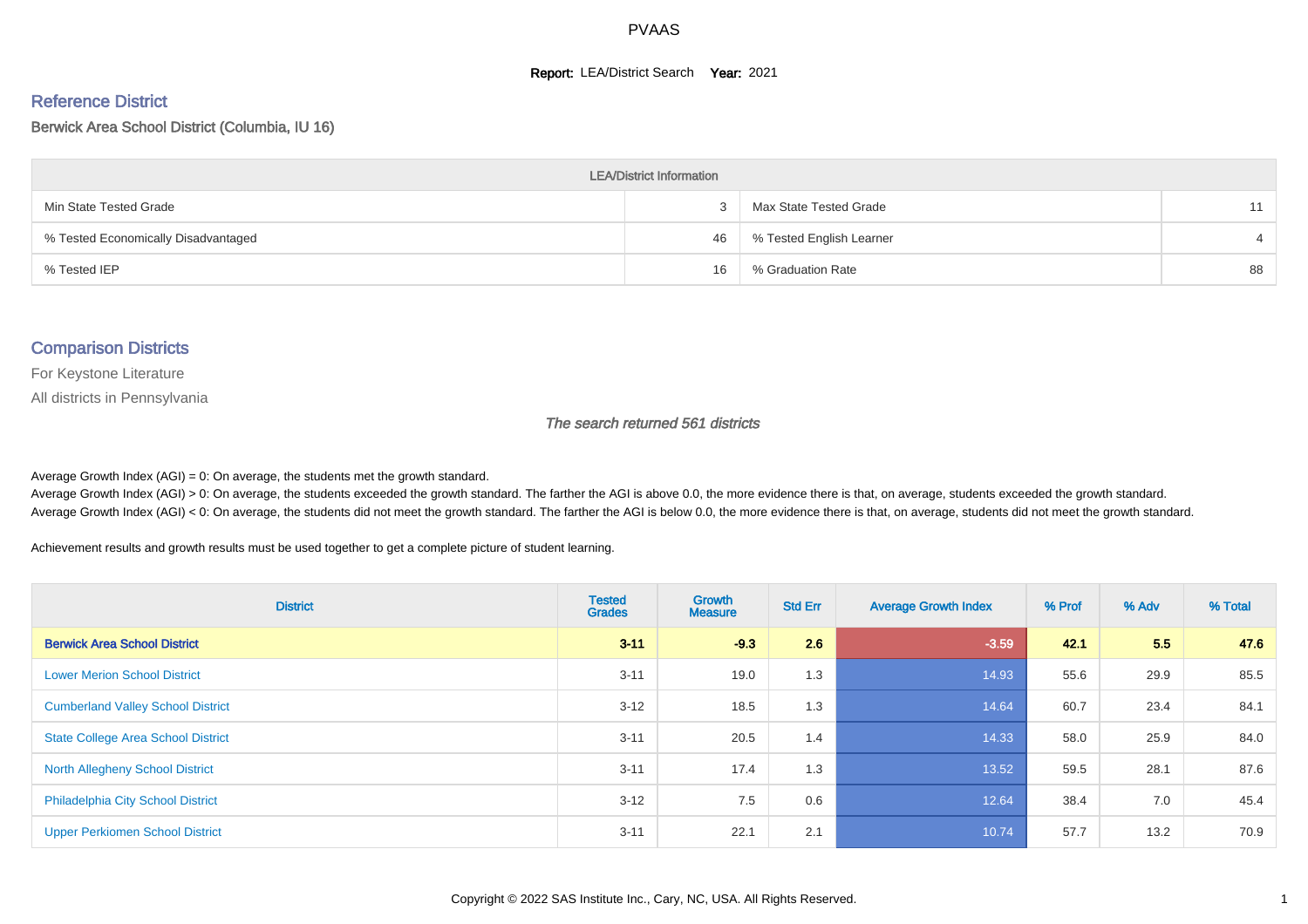| <b>District</b>                          | <b>Tested</b><br><b>Grades</b> | Growth<br><b>Measure</b> | <b>Std Err</b> | <b>Average Growth Index</b> | % Prof | % Adv | % Total |
|------------------------------------------|--------------------------------|--------------------------|----------------|-----------------------------|--------|-------|---------|
| <b>Berwick Area School District</b>      | $3 - 11$                       | $-9.3$                   | 2.6            | $-3.59$                     | 42.1   | 5.5   | 47.6    |
| Downingtown Area School District         | $3 - 11$                       | 12.1                     | 1.1            | 10.67                       | 60.0   | 23.5  | 83.6    |
| <b>Upper Saint Clair School District</b> | $3 - 11$                       | 18.5                     | 1.7            | 10.65                       | 61.8   | 30.1  | 91.9    |
| <b>West Chester Area School District</b> | $3 - 11$                       | 12.6                     | $1.2\,$        | 10.38                       | 66.8   | 20.2  | 87.0    |
| <b>Norwin School District</b>            | $3 - 11$                       | 18.0                     | 1.7            | 10.37                       | 58.5   | 27.0  | 85.4    |
| <b>Dallastown Area School District</b>   | $3 - 11$                       | 13.5                     | 1.5            | 8.84                        | 56.0   | 17.9  | 73.8    |
| <b>Upper Dublin School District</b>      | $3 - 12$                       | 15.4                     | 1.8            | 8.53                        | 60.8   | 24.8  | 85.6    |
| <b>North Penn School District</b>        | $3 - 11$                       | 9.1                      | 1.1            | 8.36                        | 55.8   | 17.0  | 72.8    |
| <b>Souderton Area School District</b>    | $3 - 11$                       | 12.4                     | 1.5            | 8.28                        | 61.7   | 15.2  | 76.9    |
| <b>Colonial School District</b>          | $3 - 11$                       | 14.0                     | 1.7            | 8.21                        | 60.2   | 19.6  | 79.8    |
| <b>Bethlehem Area School District</b>    | $3 - 11$                       | 9.3                      | 1.1            | 8.15                        | 44.7   | 12.0  | 56.7    |
| <b>Springfield School District</b>       | $3 - 11$                       | 13.8                     | 1.7            | 7.99                        | 60.9   | 21.5  | 82.4    |
| <b>Great Valley School District</b>      | $3 - 11$                       | 15.0                     | 1.9            | 7.98                        | 50.0   | 35.0  | 85.0    |
| Northern York County School District     | $3 - 11$                       | 15.6                     | 2.0            | 7.98                        | 57.4   | 11.5  | 68.8    |
| <b>Pennsbury School District</b>         | $3 - 11$                       | 11.7                     | 1.5            | 7.90                        | 60.1   | 21.3  | 81.3    |
| <b>Tyrone Area School District</b>       | $3 - 12$                       | 19.7                     | 2.5            | 7.87                        | 60.4   | 16.7  | 77.1    |
| <b>Penn-Trafford School District</b>     | $3 - 11$                       | 13.4                     | 1.7            | 7.87                        | 62.3   | 21.9  | 84.2    |
| <b>Council Rock School District</b>      | $3 - 11$                       | 8.9                      | 1.2            | 7.65                        | 62.8   | 16.6  | 79.4    |
| <b>Upper Merion Area School District</b> | $3 - 11$                       | 15.3                     | 2.0            | 7.62                        | 59.3   | 19.3  | 78.6    |
| Pennsylvania Cyber Charter School        | $3 - 11$                       | 11.6                     | 1.5            | 7.54                        | 46.3   | 5.0   | 51.3    |
| <b>Valley View School District</b>       | $3 - 11$                       | 18.1                     | 2.4            | 7.42                        | 53.7   | 14.7  | 68.4    |
| <b>Reading School District</b>           | $3 - 11$                       | 10.1                     | 1.4            | 7.25                        | 24.7   | 2.4   | 27.2    |
| <b>Central York School District</b>      | $3 - 12$                       | 12.3                     | 1.7            | 7.20                        | 55.5   | 11.5  | 67.0    |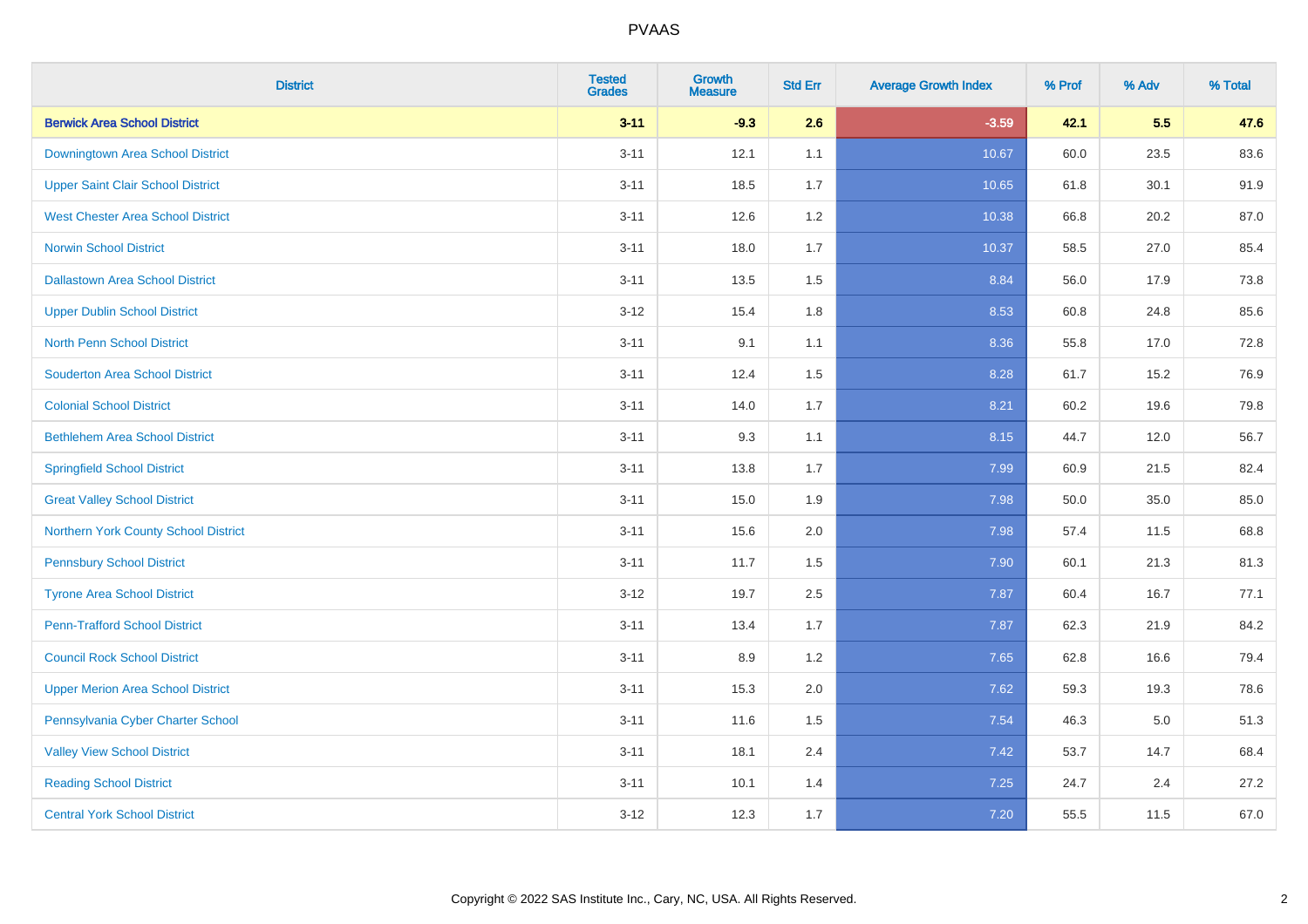| <b>District</b>                               | <b>Tested</b><br><b>Grades</b> | <b>Growth</b><br><b>Measure</b> | <b>Std Err</b> | <b>Average Growth Index</b> | % Prof | % Adv | % Total |
|-----------------------------------------------|--------------------------------|---------------------------------|----------------|-----------------------------|--------|-------|---------|
| <b>Berwick Area School District</b>           | $3 - 11$                       | $-9.3$                          | 2.6            | $-3.59$                     | 42.1   | 5.5   | 47.6    |
| <b>Delaware Valley School District</b>        | $3 - 11$                       | 12.6                            | 1.8            | 6.93                        | 55.2   | 16.2  | 71.4    |
| <b>Southern York County School District</b>   | $3 - 11$                       | 14.2                            | 2.1            | 6.91                        | 55.1   | 18.1  | 73.1    |
| <b>Wissahickon School District</b>            | $3 - 10$                       | 12.5                            | 1.8            | 6.85                        | 58.3   | 22.4  | 80.7    |
| <b>Hazleton Area School District</b>          | $3 - 11$                       | 9.6                             | 1.4            | 6.77                        | 45.0   | 7.8   | 52.9    |
| <b>Garnet Valley School District</b>          | $3 - 10$                       | 10.9                            | 1.7            | 6.53                        | 67.1   | 19.0  | 86.1    |
| <b>Derry Township School District</b>         | $3 - 10$                       | 12.8                            | 2.0            | 6.39                        | 54.8   | 25.8  | 80.6    |
| <b>Deer Lakes School District</b>             | $3 - 11$                       | 17.0                            | 2.7            | 6.32                        | 61.5   | 16.4  | 77.9    |
| <b>Pine-Richland School District</b>          | $3 - 11$                       | 11.5                            | 1.8            | 6.31                        | 60.6   | 24.4  | 85.0    |
| <b>Abington Heights School District</b>       | $3 - 11$                       | 13.5                            | 2.2            | 6.27                        | 58.3   | 16.2  | 74.5    |
| <b>Avon Grove School District</b>             | $3 - 10$                       | 10.0                            | 1.6            | 6.26                        | 56.3   | 18.6  | 74.9    |
| <b>Ridley School District</b>                 | $3 - 12$                       | 10.0                            | 1.6            | 6.10                        | 45.6   | 8.2   | 53.8    |
| <b>Saucon Valley School District</b>          | $3 - 11$                       | 14.7                            | 2.5            | 5.98                        | 48.7   | 20.2  | 69.0    |
| <b>Wilson School District</b>                 | $3 - 12$                       | $8.8\,$                         | 1.5            | 5.96                        | 52.6   | 14.6  | 67.2    |
| <b>Mountain View School District</b>          | $3 - 11$                       | 20.9                            | 3.5            | 5.91                        | 57.8   | 20.3  | 78.1    |
| <b>Fleetwood Area School District</b>         | $3 - 10$                       | 12.2                            | 2.2            | 5.68                        | 53.5   | 11.6  | 65.2    |
| <b>Unionville-Chadds Ford School District</b> | $3 - 11$                       | 17.1                            | 3.1            | 5.51                        | 68.1   | 13.2  | 81.3    |
| <b>Mifflin County School District</b>         | $3 - 11$                       | 9.1                             | 1.7            | 5.49                        | 47.1   | 6.7   | 53.8    |
| Fox Chapel Area School District               | $3 - 11$                       | 9.8                             | 1.8            | 5.36                        | 56.6   | 28.6  | 85.2    |
| <b>Haverford Township School District</b>     | $3 - 11$                       | 8.0                             | 1.5            | 5.27                        | 53.0   | 25.5  | 78.6    |
| <b>Cocalico School District</b>               | $3 - 11$                       | 10.6                            | 2.0            | 5.18                        | 50.8   | 14.1  | 64.8    |
| <b>City CHS</b>                               | $10 - 11$                      | 13.6                            | 2.7            | 5.12                        | 45.8   | 3.0   | 48.8    |
| <b>Cornwall-Lebanon School District</b>       | $3 - 11$                       | 8.3                             | 1.6            | 5.08                        | 47.2   | 8.4   | 55.6    |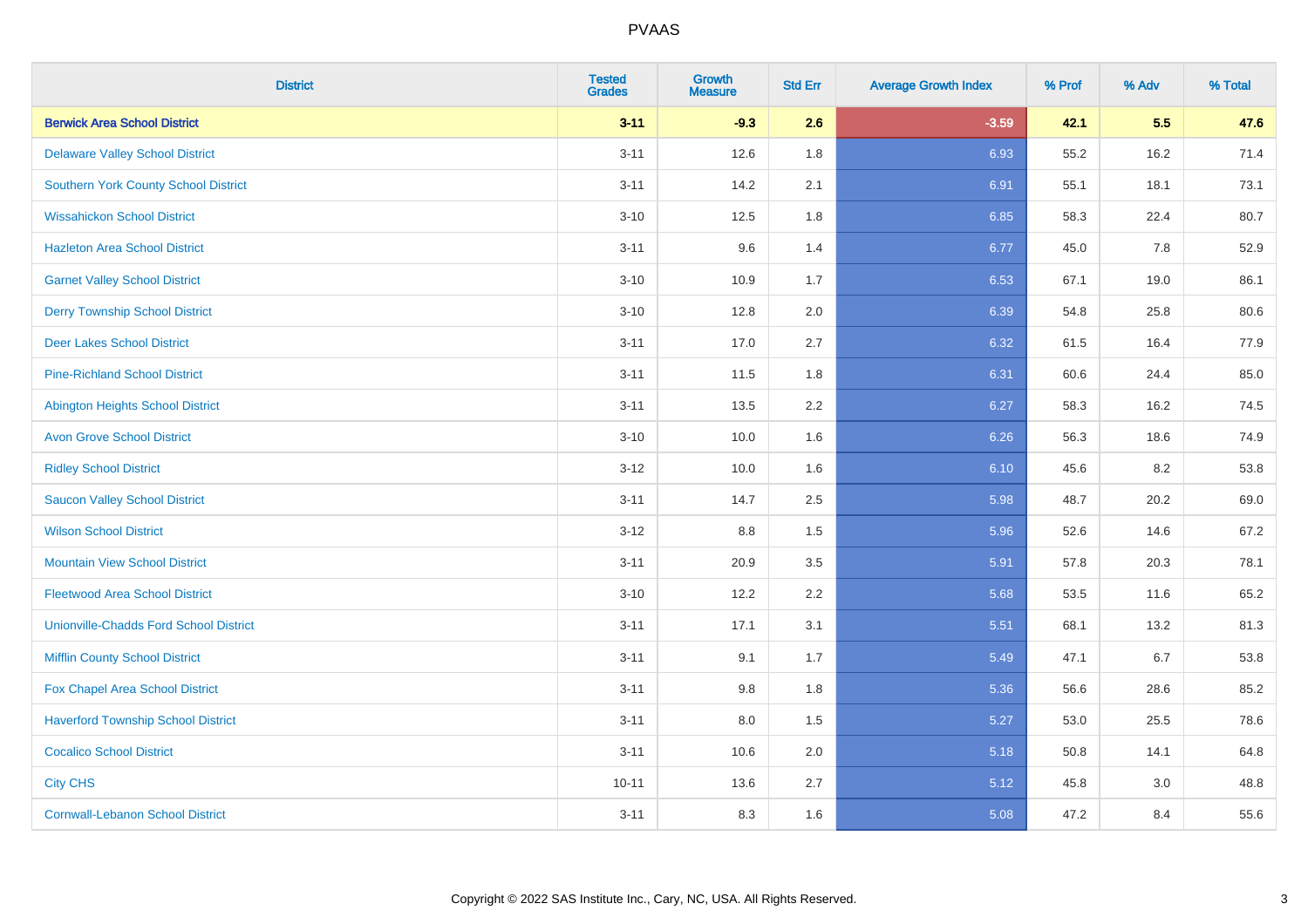| <b>District</b>                                    | <b>Tested</b><br><b>Grades</b> | <b>Growth</b><br><b>Measure</b> | <b>Std Err</b> | <b>Average Growth Index</b> | % Prof | % Adv | % Total |
|----------------------------------------------------|--------------------------------|---------------------------------|----------------|-----------------------------|--------|-------|---------|
| <b>Berwick Area School District</b>                | $3 - 11$                       | $-9.3$                          | 2.6            | $-3.59$                     | 42.1   | 5.5   | 47.6    |
| <b>West Perry School District</b>                  | $3 - 11$                       | 12.5                            | 2.5            | 4.99                        | 56.6   | 8.4   | 65.0    |
| <b>York Suburban School District</b>               | $3 - 11$                       | 10.1                            | 2.1            | 4.91                        | 53.5   | 27.8  | 81.3    |
| <b>Commonwealth Charter Academy Charter School</b> | $3 - 10$                       | 9.1                             | 1.9            | 4.90                        | 47.2   | 9.1   | 56.3    |
| Shippensburg Area School District                  | $3 - 11$                       | 9.3                             | 1.9            | 4.84                        | 53.1   | 10.2  | 63.3    |
| Penns Valley Area School District                  | $3 - 12$                       | 14.0                            | 2.9            | 4.80                        | 41.9   | 23.1  | 65.0    |
| <b>Fort Leboeuf School District</b>                | $3 - 11$                       | 11.7                            | 2.5            | 4.73                        | 48.5   | 21.1  | 69.6    |
| <b>Conestoga Valley School District</b>            | $3 - 11$                       | 8.7                             | 1.8            | 4.69                        | 60.3   | 13.5  | 73.8    |
| <b>Derry Area School District</b>                  | $3 - 11$                       | 13.2                            | 2.8            | 4.69                        | 60.0   | 12.5  | 72.5    |
| <b>Littlestown Area School District</b>            | $3 - 11$                       | 11.4                            | 2.5            | 4.62                        | 55.2   | 10.4  | 65.6    |
| <b>Upper Darby School District</b>                 | $3 - 12$                       | 6.9                             | 1.5            | 4.62                        | 45.0   | 6.7   | 51.7    |
| Pocono Mountain School District                    | $3 - 12$                       | $6.8\,$                         | 1.5            | 4.62                        | 45.8   | 5.0   | 50.7    |
| Northern Bedford County School District            | $3 - 11$                       | 16.5                            | 3.6            | 4.58                        | 51.7   | 20.0  | 71.7    |
| <b>Spring-Ford Area School District</b>            | $3 - 11$                       | 6.0                             | 1.3            | 4.46                        | 60.8   | 16.5  | 77.4    |
| <b>Iroquois School District</b>                    | $3 - 11$                       | 13.1                            | 3.0            | 4.35                        | 48.2   | 7.8   | 56.0    |
| <b>Parkland School District</b>                    | $3 - 11$                       | 5.3                             | 1.2            | 4.30                        | 58.0   | 22.3  | 80.4    |
| <b>Centennial School District</b>                  | $3 - 10$                       | 7.1                             | 1.7            | 4.29                        | 50.1   | 8.7   | 58.9    |
| <b>Moon Area School District</b>                   | $3 - 11$                       | 8.2                             | 1.9            | 4.25                        | 58.7   | 18.5  | 77.2    |
| <b>Montoursville Area School District</b>          | $3 - 12$                       | 10.8                            | 2.5            | 4.24                        | 44.6   | 20.1  | 64.8    |
| <b>Greenwood School District</b>                   | $3 - 11$                       | 15.9                            | 3.9            | 4.11                        | 50.0   | 25.0  | 75.0    |
| <b>Greater Nanticoke Area School District</b>      | $3-12$                         | 11.2                            | 2.8            | 4.01                        | 38.0   | 12.4  | 50.4    |
| <b>William Penn School District</b>                | $3 - 12$                       | 8.3                             | 2.1            | 3.99                        | 35.6   | 3.0   | 38.7    |
| Lake-Lehman School District                        | $3 - 11$                       | 10.8                            | 2.7            | 3.93                        | 55.3   | 7.9   | 63.2    |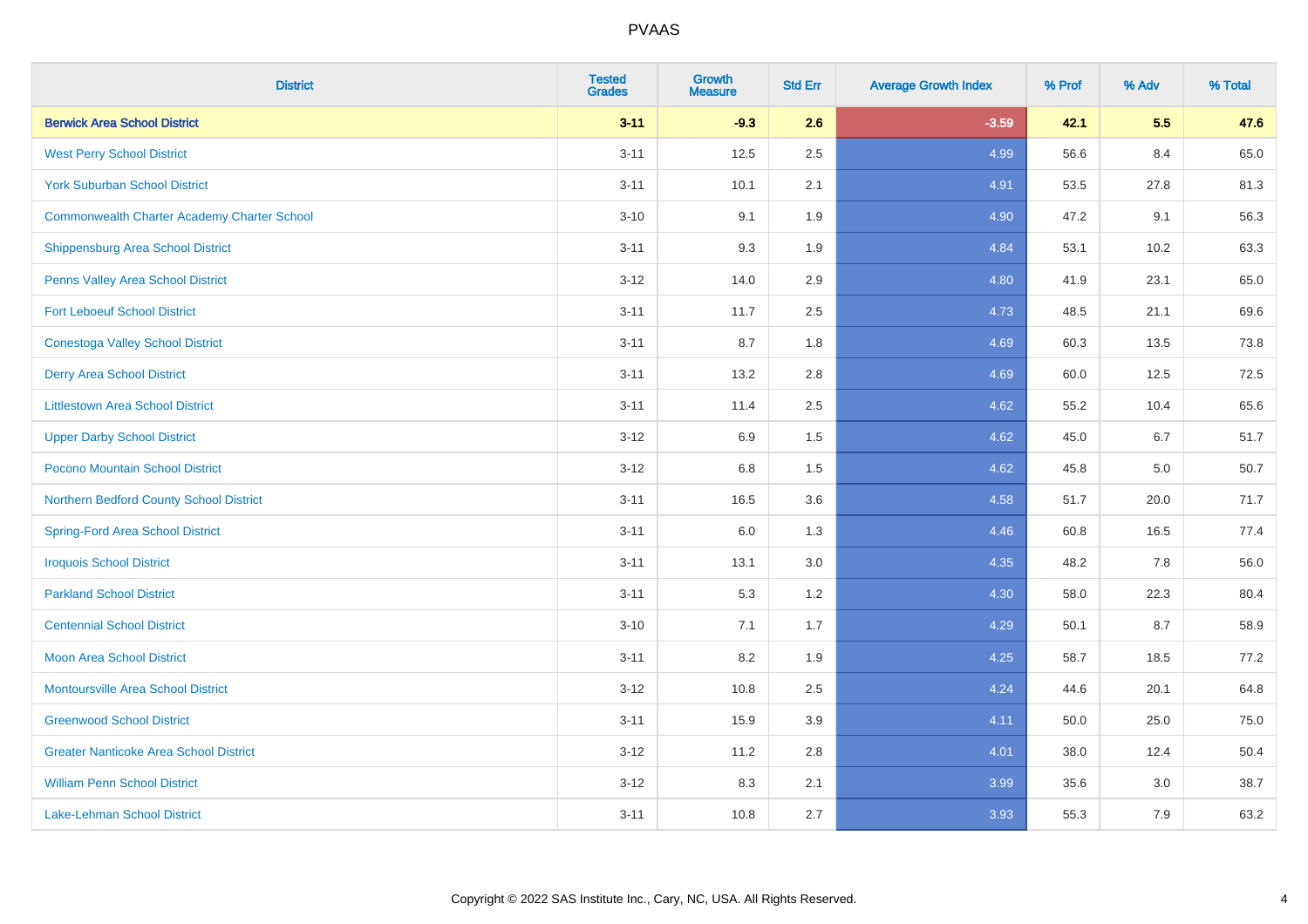| <b>District</b>                               | <b>Tested</b><br><b>Grades</b> | <b>Growth</b><br><b>Measure</b> | <b>Std Err</b> | <b>Average Growth Index</b> | % Prof | % Adv   | % Total  |
|-----------------------------------------------|--------------------------------|---------------------------------|----------------|-----------------------------|--------|---------|----------|
| <b>Berwick Area School District</b>           | $3 - 11$                       | $-9.3$                          | 2.6            | $-3.59$                     | 42.1   | 5.5     | 47.6     |
| <b>Freeport Area School District</b>          | $3 - 10$                       | 9.7                             | 2.5            | 3.91                        | 57.5   | 17.8    | 75.3     |
| <b>Allentown City School District</b>         | $3 - 12$                       | 5.3                             | 1.4            | 3.88                        | 25.3   | 2.7     | 28.0     |
| <b>Eastern Lebanon County School District</b> | $3 - 11$                       | 8.6                             | 2.2            | 3.84                        | 48.8   | 11.4    | 60.3     |
| <b>Octorara Area School District</b>          | $3 - 11$                       | 9.1                             | 2.4            | 3.82                        | 52.1   | 8.5     | 60.6     |
| <b>Midd-West School District</b>              | $3 - 11$                       | 10.3                            | 2.7            | 3.80                        | 58.0   | 13.4    | 71.4     |
| <b>Mckeesport Area School District</b>        | $3 - 12$                       | 9.0                             | 2.4            | 3.72                        | 31.0   | 4.5     | 35.5     |
| <b>Eastern York School District</b>           | $3 - 11$                       | 9.6                             | 2.6            | 3.71                        | 56.3   | 12.6    | 68.9     |
| <b>Hamburg Area School District</b>           | $3 - 11$                       | 8.9                             | 2.5            | 3.63                        | 43.5   | 8.2     | 51.7     |
| <b>West Shore School District</b>             | $3 - 12$                       | 5.0                             | 1.4            | 3.59                        | 54.2   | 9.4     | 63.6     |
| Selinsgrove Area School District              | $3 - 12$                       | 8.3                             | 2.3            | 3.54                        | 56.8   | 10.0    | 66.8     |
| Pen Argyl Area School District                | $3 - 12$                       | 9.2                             | 2.7            | 3.46                        | 50.0   | 12.6    | 62.6     |
| Ambridge Area School District                 | $3 - 12$                       | 9.1                             | 2.6            | 3.46                        | 50.4   | 10.7    | 61.1     |
| <b>Whitehall-Coplay School District</b>       | $3 - 11$                       | 6.1                             | 1.8            | 3.45                        | 49.3   | 7.4     | 56.6     |
| <b>School Lane Charter School</b>             | $3 - 11$                       | 12.4                            | 3.6            | 3.43                        | 59.1   | $9.8\,$ | 68.9     |
| Pennsylvania Virtual Charter School           | $3 - 11$                       | 11.8                            | $3.5\,$        | 3.37                        | 56.5   | 11.1    | 67.6     |
| Mastery Charter School - Hardy Williams       | $3 - 11$                       | 11.4                            | 3.4            | 3.33                        | 44.3   | 5.7     | $50.0\,$ |
| <b>Central Dauphin School District</b>        | $3 - 11$                       | 4.4                             | 1.3            | 3.32                        | 53.3   | 7.4     | 60.7     |
| Mechanicsburg Area School District            | $3 - 11$                       | 5.9                             | 1.8            | 3.29                        | 57.2   | 13.7    | 70.9     |
| <b>East Penn School District</b>              | $3 - 11$                       | 4.1                             | 1.3            | 3.27                        | 55.8   | 11.5    | 67.3     |
| <b>Tech Freire Charter School</b>             | $9 - 11$                       | 9.3                             | 2.9            | 3.26                        | 18.0   | 1.1     | 19.1     |
| <b>Wayne Highlands School District</b>        | $3 - 11$                       | 7.8                             | 2.4            | 3.23                        | 52.3   | 13.1    | 65.4     |
| <b>Sayre Area School District</b>             | $3 - 11$                       | 11.2                            | 3.5            | 3.20                        | 52.2   | 7.5     | 59.7     |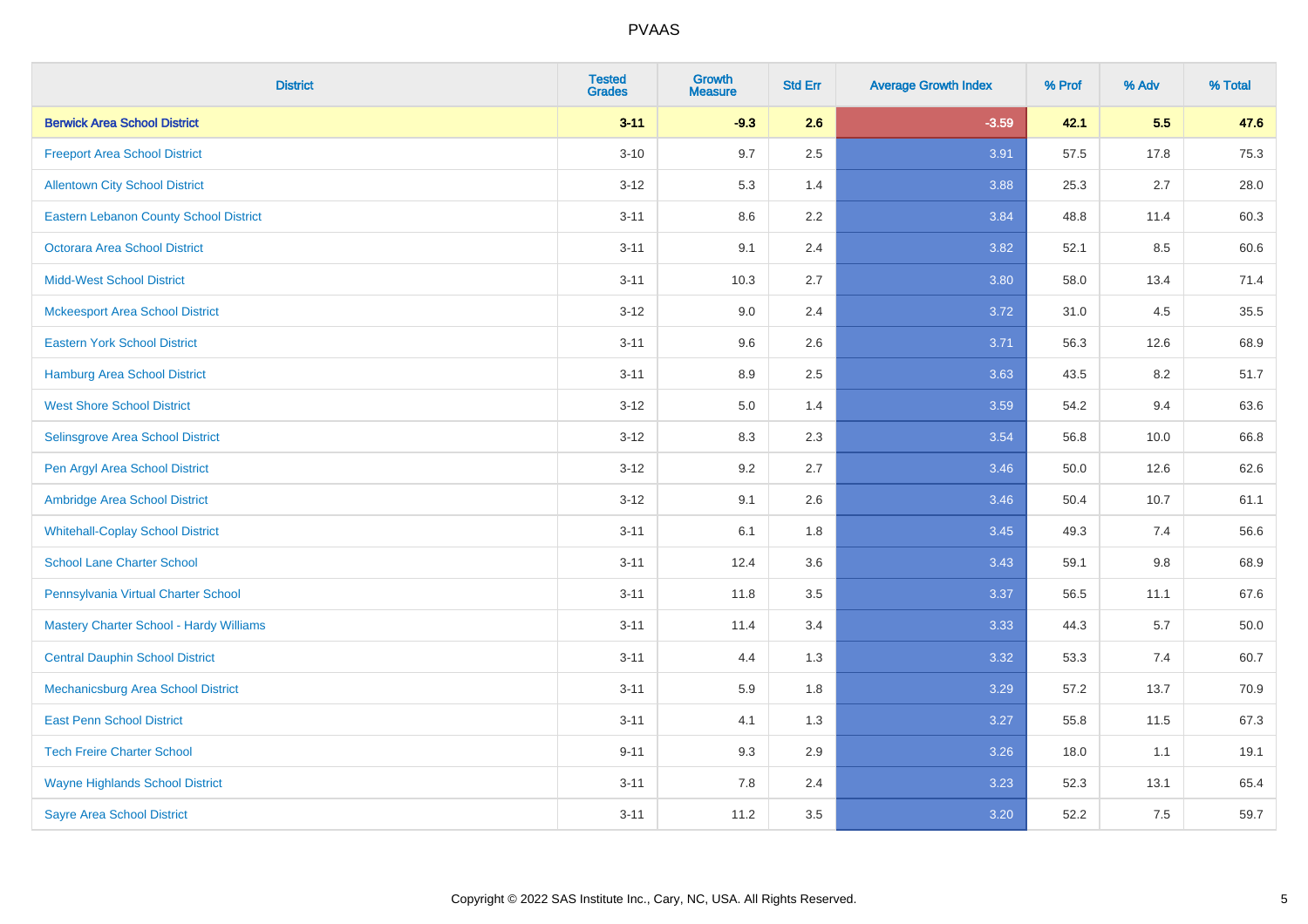| <b>District</b>                                | <b>Tested</b><br><b>Grades</b> | Growth<br><b>Measure</b> | <b>Std Err</b> | <b>Average Growth Index</b> | % Prof | % Adv | % Total |
|------------------------------------------------|--------------------------------|--------------------------|----------------|-----------------------------|--------|-------|---------|
| <b>Berwick Area School District</b>            | $3 - 11$                       | $-9.3$                   | 2.6            | $-3.59$                     | 42.1   | 5.5   | 47.6    |
| <b>Jamestown Area School District</b>          | $3 - 11$                       | 13.5                     | 4.2            | 3.19                        | 64.4   | 13.3  | 77.8    |
| <b>Bethel Park School District</b>             | $3 - 11$                       | 5.6                      | 1.8            | 3.18                        | 65.3   | 18.6  | 83.9    |
| <b>Avon Grove Charter School</b>               | $3 - 11$                       | 9.0                      | 2.9            | 3.13                        | 58.8   | 16.7  | 75.5    |
| <b>Ephrata Area School District</b>            | $3 - 11$                       | 5.6                      | 1.8            | 3.12                        | 54.7   | 9.5   | 64.2    |
| <b>Connellsville Area School District</b>      | $3 - 11$                       | 6.1                      | 2.0            | 3.05                        | 45.4   | 7.8   | 53.2    |
| Northern Cambria School District               | $3 - 11$                       | 10.0                     | 3.3            | 3.04                        | 47.4   | 5.1   | 52.6    |
| Saint Marys Area School District               | $3 - 11$                       | 7.8                      | 2.6            | 3.04                        | 57.0   | 8.2   | 65.2    |
| <b>Cranberry Area School District</b>          | $3 - 12$                       | 9.2                      | 3.0            | 3.04                        | 47.5   | 10.2  | 57.6    |
| <b>Northeastern York School District</b>       | $3 - 11$                       | 5.9                      | 2.0            | 3.03                        | 51.1   | 16.6  | 67.6    |
| <b>Neshaminy School District</b>               | $3 - 11$                       | 4.0                      | 1.3            | 3.02                        | 58.7   | 9.5   | 68.2    |
| Palmyra Area School District                   | $3 - 11$                       | 5.6                      | 1.9            | 2.96                        | 56.4   | 15.6  | 72.0    |
| <b>Montgomery Area School District</b>         | $3 - 11$                       | 10.7                     | 3.6            | 2.96                        | 48.7   | 12.4  | 61.1    |
| <b>Dover Area School District</b>              | $3 - 12$                       | 6.0                      | 2.1            | 2.94                        | 52.2   | 6.0   | 58.2    |
| Daniel Boone Area School District              | $3 - 12$                       | 5.7                      | 2.0            | 2.88                        | 51.0   | 11.5  | 62.6    |
| <b>Stroudsburg Area School District</b>        | $3 - 11$                       | 5.5                      | 1.9            | 2.88                        | 48.1   | 4.2   | 52.3    |
| <b>Hollidaysburg Area School District</b>      | $3 - 11$                       | 6.0                      | 2.1            | 2.88                        | 57.1   | 12.3  | 69.4    |
| <b>Hempfield Area School District</b>          | $3 - 12$                       | 4.6                      | 1.6            | 2.86                        | 53.5   | 20.1  | 73.6    |
| <b>Jenkintown School District</b>              | $3 - 11$                       | 12.5                     | 4.4            | 2.84                        | 54.6   | 29.6  | 84.1    |
| Lehigh Valley Charter High School For The Arts | $9 - 10$                       | 7.3                      | 2.6            | 2.82                        | 62.3   | 18.2  | 80.5    |
| <b>Peters Township School District</b>         | $3 - 11$                       | 5.0                      | 1.8            | 2.76                        | 59.8   | 26.1  | 85.9    |
| <b>Warwick School District</b>                 | $3 - 11$                       | 5.2                      | 1.9            | 2.76                        | 46.4   | 17.0  | 63.3    |
| <b>Mars Area School District</b>               | $3 - 10$                       | 5.7                      | 2.1            | 2.75                        | 57.9   | 18.2  | 76.1    |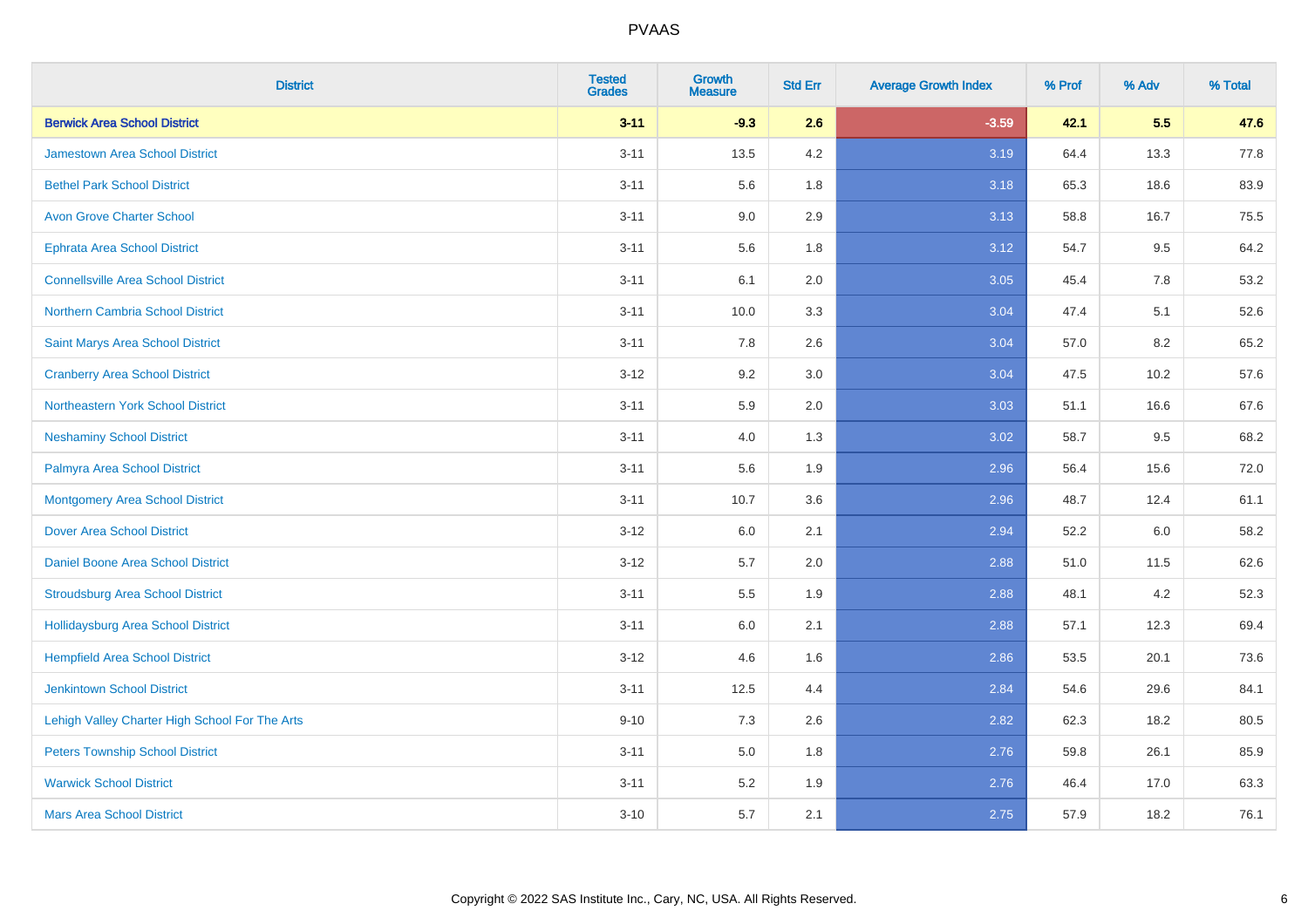| <b>District</b>                             | <b>Tested</b><br><b>Grades</b> | <b>Growth</b><br><b>Measure</b> | <b>Std Err</b> | <b>Average Growth Index</b> | % Prof | % Adv | % Total |
|---------------------------------------------|--------------------------------|---------------------------------|----------------|-----------------------------|--------|-------|---------|
| <b>Berwick Area School District</b>         | $3 - 11$                       | $-9.3$                          | 2.6            | $-3.59$                     | 42.1   | 5.5   | 47.6    |
| <b>Homer-Center School District</b>         | $3 - 11$                       | 9.7                             | 3.6            | 2.70                        | 45.1   | 17.2  | 62.3    |
| Multicultural Academy Charter School        | $9 - 11$                       | 9.5                             | 3.5            | 2.69                        | 22.0   | 0.0   | 22.0    |
| <b>Wyalusing Area School District</b>       | $3-12$                         | 8.8                             | 3.3            | 2.68                        | 54.6   | 11.7  | 66.2    |
| <b>Spring Grove Area School District</b>    | $3 - 11$                       | 5.6                             | 2.1            | 2.68                        | 55.1   | 15.0  | 70.1    |
| <b>Kennett Consolidated School District</b> | $3 - 11$                       | 4.8                             | 1.8            | 2.61                        | 52.5   | 10.7  | 63.2    |
| New Hope-Solebury School District           | $3 - 11$                       | 7.5                             | 2.9            | 2.57                        | 68.2   | 22.7  | 90.9    |
| <b>Penncrest School District</b>            | $3 - 11$                       | 5.7                             | 2.2            | 2.57                        | 47.2   | 7.1   | 54.3    |
| Renaissance Academy Charter School          | $3 - 11$                       | 8.3                             | 3.3            | 2.54                        | 45.6   | 22.8  | 68.4    |
| Northampton Area School District            | $3 - 11$                       | 4.0                             | 1.6            | 2.51                        | 52.3   | 10.8  | 63.1    |
| <b>Clarion Area School District</b>         | $3 - 11$                       | 10.3                            | 4.1            | 2.51                        | 45.4   | 14.6  | 60.0    |
| 21st Century Cyber Charter School           | $6 - 12$                       | 5.7                             | 2.3            | 2.50                        | 56.7   | 8.3   | 65.0    |
| <b>Shenandoah Valley School District</b>    | $3 - 11$                       | 9.7                             | 3.9            | 2.49                        | 28.3   | 5.0   | 33.3    |
| <b>Wilmington Area School District</b>      | $3 - 11$                       | 7.5                             | 3.0            | 2.48                        | 55.1   | 5.1   | 60.2    |
| <b>Bethlehem-Center School District</b>     | $3 - 10$                       | 8.1                             | 3.3            | 2.46                        | 35.1   | 1.4   | 36.5    |
| <b>Belmont Charter School</b>               | $3 - 10$                       | 16.0                            | 6.5            | 2.45                        | 64.3   | 0.0   | 64.3    |
| <b>Belle Vernon Area School District</b>    | $3 - 11$                       | 6.5                             | 2.6            | 2.44                        | 55.6   | 11.1  | 66.7    |
| <b>Wattsburg Area School District</b>       | $3 - 11$                       | 6.5                             | 2.7            | 2.43                        | 42.7   | 7.6   | 50.3    |
| People For People Charter School            | $3 - 12$                       | 13.3                            | 5.5            | 2.43                        | 13.5   | 0.0   | 13.5    |
| <b>New Foundations Charter School</b>       | $3 - 11$                       | 5.4                             | 2.2            | 2.41                        | 47.2   | 2.5   | 49.8    |
| <b>Hampton Township School District</b>     | $3 - 11$                       | 5.1                             | 2.2            | 2.35                        | 54.0   | 28.2  | 82.2    |
| <b>Franklin Area School District</b>        | $3 - 11$                       | 6.6                             | 2.8            | 2.34                        | 48.2   | 4.5   | 52.7    |
| <b>Governor Mifflin School District</b>     | $3 - 11$                       | 4.1                             | 1.8            | 2.33                        | 42.5   | 7.2   | 49.7    |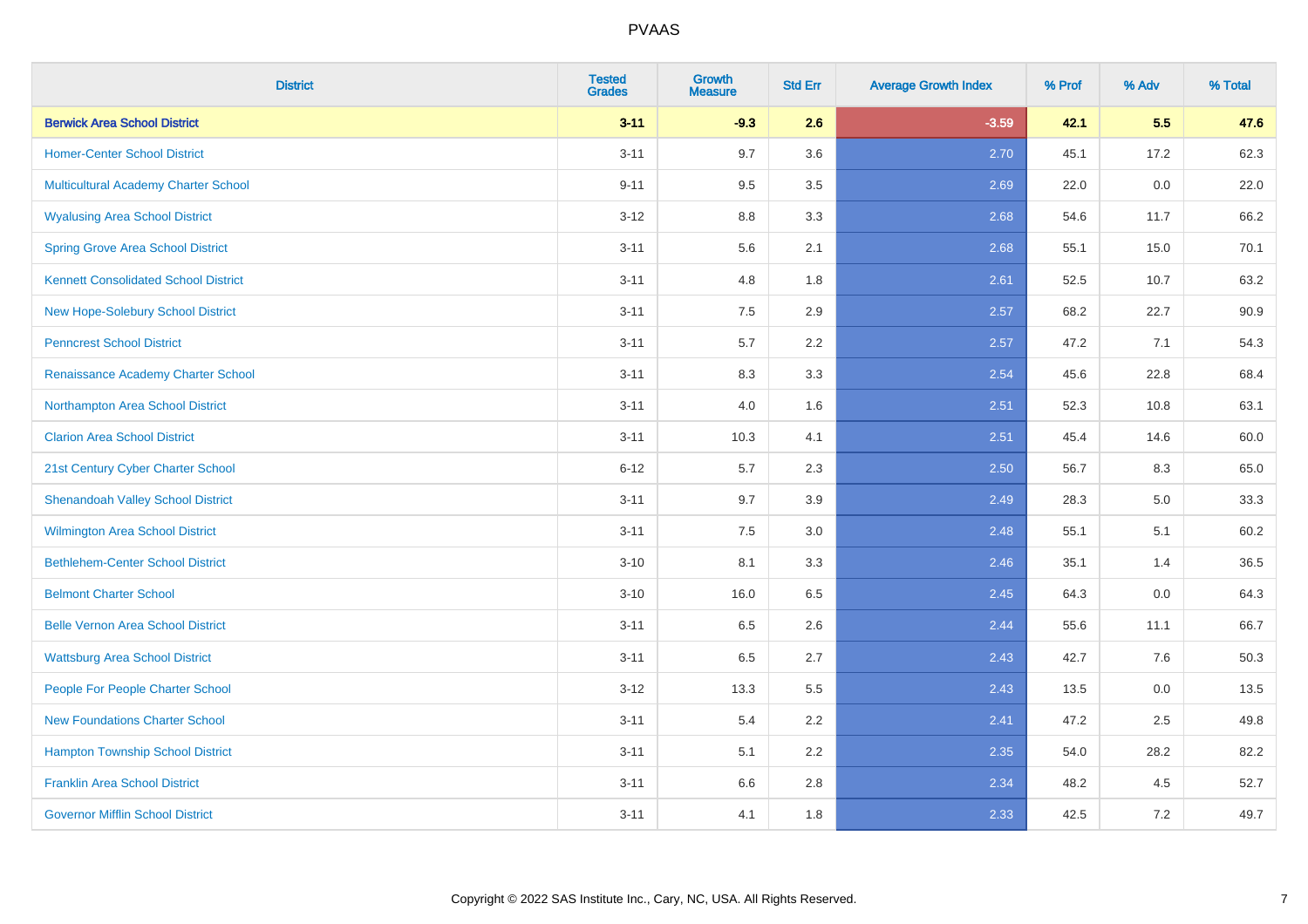| <b>District</b>                                        | <b>Tested</b><br><b>Grades</b> | <b>Growth</b><br><b>Measure</b> | <b>Std Err</b> | <b>Average Growth Index</b> | % Prof | % Adv | % Total |
|--------------------------------------------------------|--------------------------------|---------------------------------|----------------|-----------------------------|--------|-------|---------|
| <b>Berwick Area School District</b>                    | $3 - 11$                       | $-9.3$                          | 2.6            | $-3.59$                     | 42.1   | 5.5   | 47.6    |
| <b>Collegium Charter School</b>                        | $3 - 10$                       | 5.9                             | 2.5            | 2.33                        | 38.1   | 7.9   | 46.0    |
| <b>Richland School District</b>                        | $3 - 11$                       | 6.7                             | 2.9            | 2.33                        | 62.2   | 19.2  | 81.4    |
| <b>Brookville Area School District</b>                 | $3 - 11$                       | 6.9                             | 3.0            | 2.30                        | 55.2   | 15.6  | 70.8    |
| <b>Wilson Area School District</b>                     | $3 - 11$                       | 6.0                             | 2.6            | 2.30                        | 48.7   | 8.5   | 57.2    |
| <b>Agora Cyber Charter School</b>                      | $3 - 11$                       | 5.8                             | 2.6            | 2.28                        | 42.8   | 6.6   | 49.4    |
| <b>Carbondale Area School District</b>                 | $3 - 10$                       | 7.4                             | 3.3            | 2.25                        | 56.6   | 2.6   | 59.2    |
| <b>Carlynton School District</b>                       | $3 - 11$                       | 7.3                             | 3.3            | 2.22                        | 41.0   | 10.5  | 51.6    |
| Lincoln Leadership Academy Charter School              | $3 - 12$                       | 14.2                            | 6.4            | 2.22                        | 23.5   | 0.0   | 23.5    |
| Pennsylvania Distance Learning Charter School          | $3 - 12$                       | 9.3                             | 4.2            | 2.22                        | 42.2   | 3.1   | 45.3    |
| <b>Allegheny Valley School District</b>                | $3 - 11$                       | 8.5                             | 3.9            | 2.17                        | 53.1   | 12.2  | 65.3    |
| Pennsylvania Leadership Charter School                 | $3 - 11$                       | 4.6                             | 2.2            | 2.13                        | 55.4   | 11.2  | 66.7    |
| Community Academy Of Philadelphia Charter School       | $3 - 11$                       | 5.8                             | 2.7            | 2.12                        | 26.7   | 0.9   | 27.6    |
| <b>Muhlenberg School District</b>                      | $3 - 10$                       | 4.0                             | 1.9            | 2.10                        | 34.2   | 2.6   | 36.8    |
| <b>Eastern Lancaster County School District</b>        | $3 - 12$                       | 4.5                             | 2.2            | 2.09                        | 46.3   | 11.4  | 57.6    |
| <b>Grove City Area School District</b>                 | $3 - 12$                       | 5.1                             | 2.4            | 2.09                        | 36.4   | 16.5  | 52.8    |
| <b>South Western School District</b>                   | $3 - 12$                       | 3.9                             | 1.9            | 2.08                        | 60.2   | 8.1   | 68.3    |
| <b>Keystone Oaks School District</b>                   | $3 - 11$                       | 5.5                             | 2.6            | 2.07                        | 53.2   | 12.1  | 65.4    |
| <b>Millcreek Township School District</b>              | $3 - 11$                       | 3.1                             | 1.5            | 2.06                        | 55.6   | 14.2  | 69.7    |
| <b>Coudersport Area School District</b>                | $3 - 11$                       | 7.7                             | 3.7            | 2.06                        | 55.7   | 8.2   | 63.9    |
| Dr Robert Ketterer Charter School Inc                  | $6 - 12$                       | 10.1                            | 5.0            | 2.04                        | 14.9   | 0.4   | 15.3    |
| <b>Chester Charter Scholars Academy Charter School</b> | $3 - 12$                       | 8.4                             | 4.1            | 2.03                        | 23.4   | 0.0   | 23.4    |
| <b>Blackhawk School District</b>                       | $3 - 11$                       | 4.7                             | 2.3            | 2.01                        | 55.8   | 8.8   | 64.6    |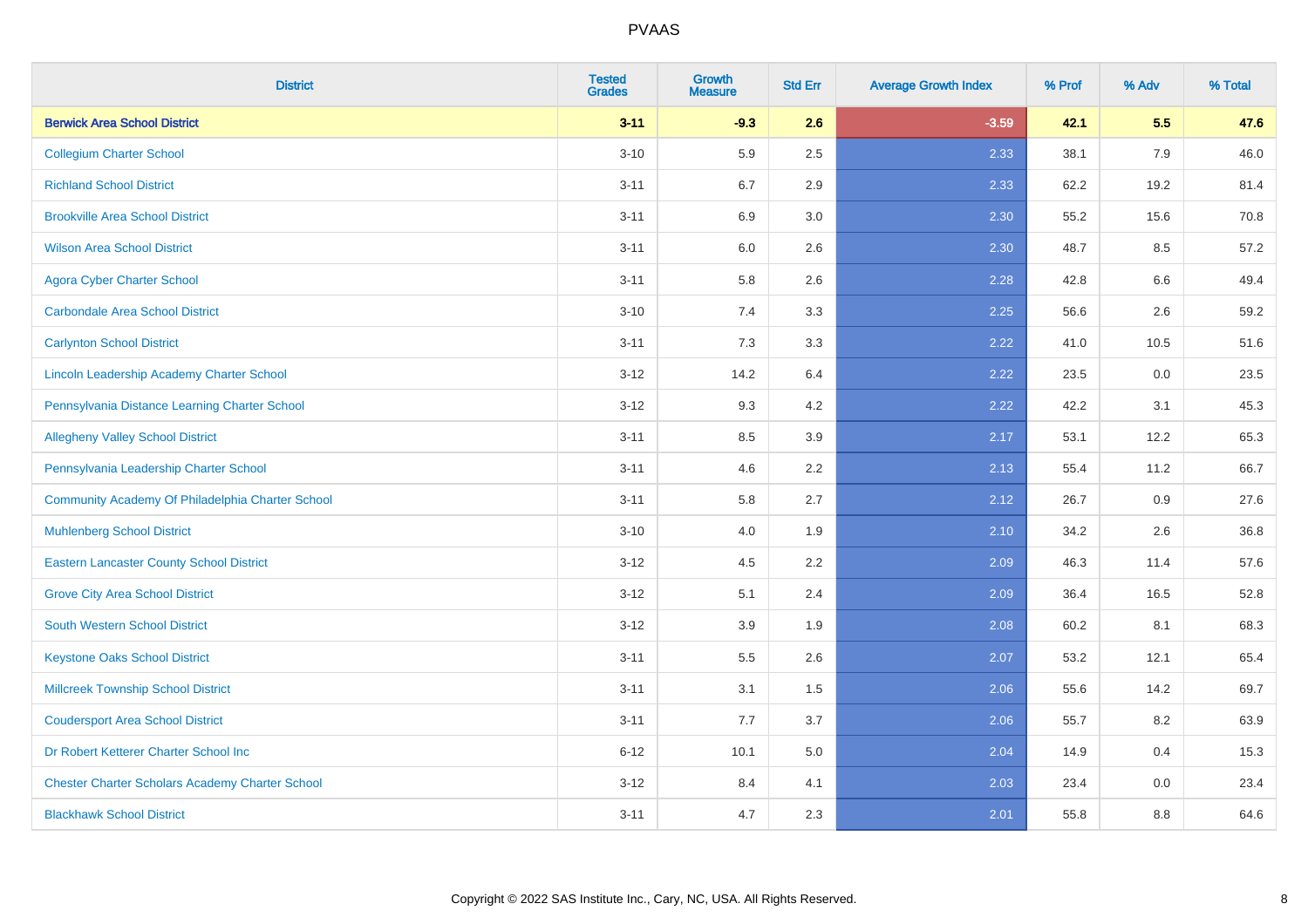| <b>District</b>                                 | <b>Tested</b><br><b>Grades</b> | <b>Growth</b><br><b>Measure</b> | <b>Std Err</b> | <b>Average Growth Index</b> | % Prof | % Adv   | % Total |
|-------------------------------------------------|--------------------------------|---------------------------------|----------------|-----------------------------|--------|---------|---------|
| <b>Berwick Area School District</b>             | $3 - 11$                       | $-9.3$                          | 2.6            | $-3.59$                     | 42.1   | 5.5     | 47.6    |
| Altoona Area School District                    | $3 - 12$                       | 3.3                             | 1.6            | 1.99                        | 47.7   | 8.2     | 55.9    |
| <b>Central Valley School District</b>           | $3 - 10$                       | 4.8                             | 2.4            | 1.98                        | 56.9   | $9.0\,$ | 65.9    |
| <b>West Allegheny School District</b>           | $3 - 12$                       | 4.0                             | 2.1            | 1.96                        | 63.1   | 15.7    | 78.8    |
| <b>Pottsville Area School District</b>          | $3 - 12$                       | 4.4                             | 2.3            | 1.94                        | 44.8   | 5.4     | 50.2    |
| <b>Beaver Area School District</b>              | $3 - 10$                       | 4.7                             | 2.4            | 1.94                        | 57.4   | 16.8    | 74.2    |
| <b>Western Wayne School District</b>            | $3 - 11$                       | 5.6                             | 2.9            | 1.93                        | 41.3   | 17.4    | 58.7    |
| <b>Steel Valley School District</b>             | $3 - 11$                       | 6.5                             | 3.4            | 1.89                        | 50.7   | 5.6     | 56.3    |
| <b>Sharon City School District</b>              | $3 - 11$                       | 4.9                             | 2.6            | 1.87                        | 48.2   | 5.3     | 53.4    |
| <b>Uniontown Area School District</b>           | $3 - 11$                       | 6.0                             | 3.2            | 1.87                        | 62.4   | 5.9     | 68.2    |
| <b>Blacklick Valley School District</b>         | $3 - 11$                       | 8.0                             | 4.3            | 1.85                        | 34.1   | 0.0     | 34.1    |
| <b>Monessen City School District</b>            | $3 - 10$                       | 8.3                             | 4.5            | 1.85                        | 42.9   | 2.9     | 45.7    |
| <b>Hanover Public School District</b>           | $3 - 11$                       | 5.2                             | 2.8            | 1.83                        | 52.2   | 14.4    | 66.7    |
| <b>Laurel Highlands School District</b>         | $3 - 11$                       | 4.3                             | 2.4            | 1.81                        | 44.9   | 9.6     | 54.5    |
| <b>Sto-Rox School District</b>                  | $3 - 10$                       | 6.6                             | 3.7            | 1.80                        | 13.4   | $0.0\,$ | 13.4    |
| <b>York Academy Regional Charter School</b>     | $3 - 11$                       | 9.0                             | 5.0            | 1.79                        | 55.2   | 0.0     | 55.2    |
| <b>Salisbury Township School District</b>       | $3 - 11$                       | 6.3                             | 3.6            | 1.77                        | 46.2   | 6.6     | 52.8    |
| <b>Bentworth School District</b>                | $3 - 11$                       | 5.7                             | 3.2            | 1.75                        | 44.2   | 19.5    | 63.6    |
| <b>Northgate School District</b>                | $3 - 11$                       | 6.3                             | 3.6            | 1.73                        | 53.3   | 16.7    | 70.0    |
| <b>Reach Cyber Charter School</b>               | $3 - 11$                       | 8.1                             | 4.7            | 1.72                        | 42.4   | 4.6     | 47.0    |
| <b>Oswayo Valley School District</b>            | $3 - 12$                       | 8.5                             | 5.0            | 1.68                        | 50.0   | 16.7    | 66.7    |
| <b>Central Bucks School District</b>            | $3 - 11$                       | 1.6                             | 0.9            | 1.66                        | 63.0   | 16.8    | 79.8    |
| <b>Allegheny-Clarion Valley School District</b> | $3 - 10$                       | 7.8                             | 4.7            | 1.65                        | 53.3   | 3.3     | 56.7    |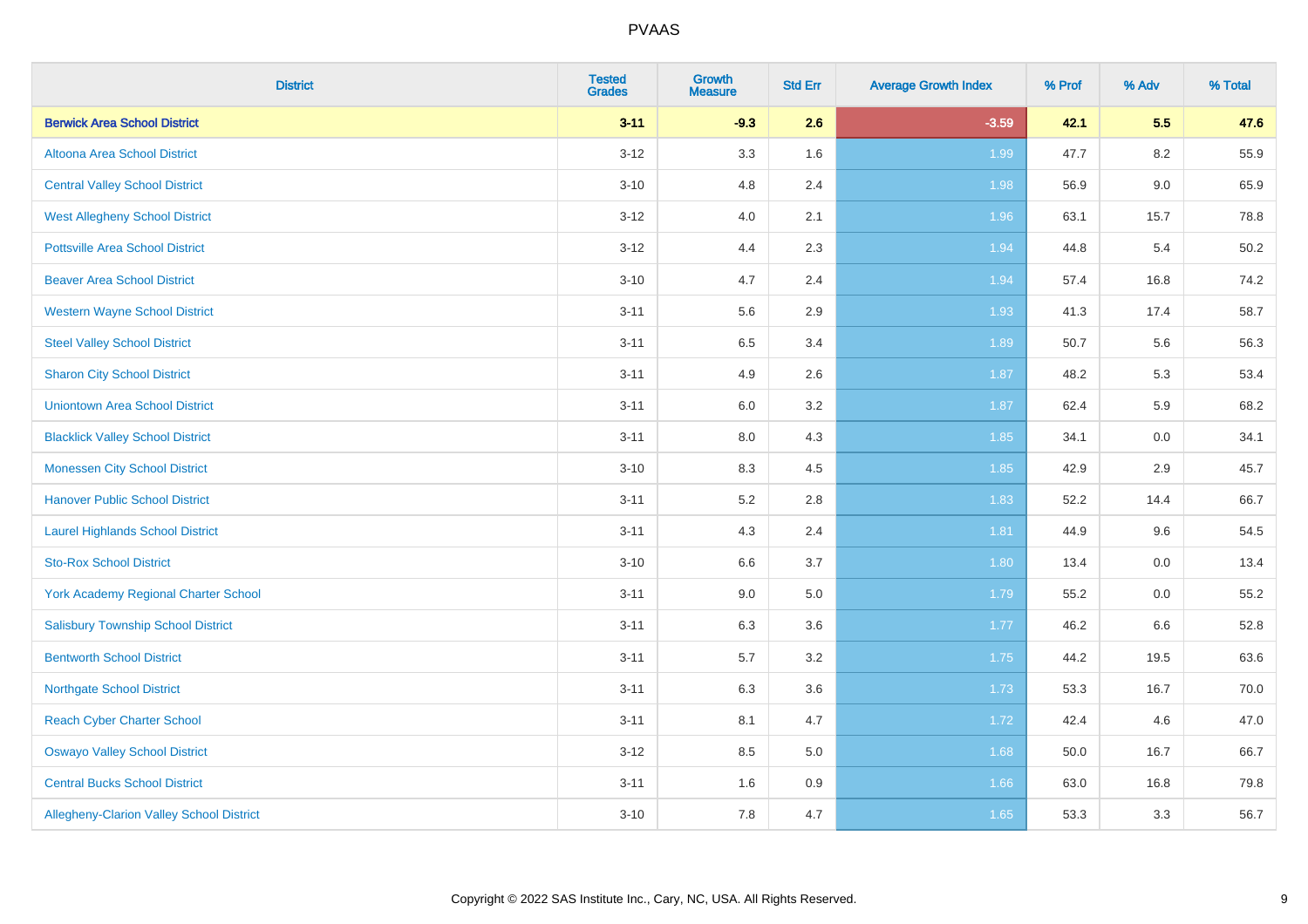| <b>District</b>                                    | <b>Tested</b><br><b>Grades</b> | <b>Growth</b><br><b>Measure</b> | <b>Std Err</b> | <b>Average Growth Index</b> | % Prof | % Adv | % Total |
|----------------------------------------------------|--------------------------------|---------------------------------|----------------|-----------------------------|--------|-------|---------|
| <b>Berwick Area School District</b>                | $3 - 11$                       | $-9.3$                          | 2.6            | $-3.59$                     | 42.1   | 5.5   | 47.6    |
| <b>Conrad Weiser Area School District</b>          | $3 - 11$                       | 3.6                             | $2.2\,$        | 1.63                        | 52.1   | 2.1   | 54.2    |
| Millersburg Area School District                   | $3 - 11$                       | 6.2                             | 3.8            | 1.63                        | 51.8   | 7.4   | 59.3    |
| Esperanza Academy Charter School                   | $4 - 11$                       | 4.0                             | 2.5            | 1.61                        | 32.4   | 0.7   | 33.1    |
| <b>Hermitage School District</b>                   | $3 - 12$                       | 3.8                             | 2.4            | 1.60                        | 57.5   | 9.3   | 66.8    |
| <b>Pleasant Valley School District</b>             | $3 - 11$                       | 3.1                             | 2.0            | 1.57                        | 57.2   | 5.5   | 62.8    |
| <b>South Butler County School District</b>         | $3 - 10$                       | 3.9                             | 2.5            | 1.54                        | 53.1   | 16.6  | 69.7    |
| <b>Armstrong School District</b>                   | $3 - 11$                       | 2.6                             | 1.7            | 1.53                        | 51.5   | 6.1   | 57.6    |
| <b>Warrior Run School District</b>                 | $3 - 11$                       | 4.6                             | 3.0            | 1.51                        | 40.9   | 8.1   | 49.0    |
| <b>Burrell School District</b>                     | $3 - 11$                       | 4.5                             | 3.1            | 1.48                        | 58.5   | 13.8  | 72.3    |
| <b>Everett Area School District</b>                | $3 - 11$                       | 5.0                             | 3.4            | 1.47                        | 60.5   | 1.3   | 61.8    |
| <b>New Brighton Area School District</b>           | $3 - 11$                       | 4.6                             | 3.1            | 1.47                        | 60.9   | 5.8   | 66.7    |
| <b>Loyalsock Township School District</b>          | $3 - 12$                       | 4.2                             | 2.8            | 1.47                        | 54.3   | 2.1   | 56.4    |
| <b>Punxsutawney Area School District</b>           | $3 - 11$                       | 4.2                             | 2.9            | 1.45                        | 55.0   | 5.5   | 60.6    |
| <b>Towanda Area School District</b>                | $3 - 11$                       | 4.0                             | 2.8            | 1.44                        | 39.4   | 6.6   | 46.0    |
| <b>Methacton School District</b>                   | $3 - 11$                       | 2.5                             | 1.7            | 1.43                        | 62.5   | 16.4  | 79.0    |
| <b>Lincoln Park Performing Arts Charter School</b> | $7 - 11$                       | 3.6                             | 2.5            | 1.42                        | 59.6   | 14.7  | 74.3    |
| <b>KIPP Dubois Charter School</b>                  | $9 - 10$                       | 4.7                             | 3.3            | 1.40                        | 31.0   | 1.4   | 32.4    |
| Capital Area School for the Arts Charter School    | $9 - 11$                       | 5.8                             | 4.1            | 1.39                        | 59.3   | 18.6  | 78.0    |
| <b>West York Area School District</b>              | $3 - 12$                       | 3.2                             | 2.3            | 1.38                        | 53.8   | 4.4   | 58.2    |
| <b>MaST Community Charter School II</b>            | $3 - 10$                       | 4.4                             | 3.2            | 1.37                        | 28.4   | 3.4   | 31.8    |
| <b>Pottsgrove School District</b>                  | $3 - 11$                       | 2.8                             | 2.0            | 1.35                        | 44.0   | 10.0  | 53.9    |
| Mastery Charter School - Shoemaker Campus          | $7 - 10$                       | 4.1                             | 3.0            | 1.34                        | 20.9   | 3.3   | 24.2    |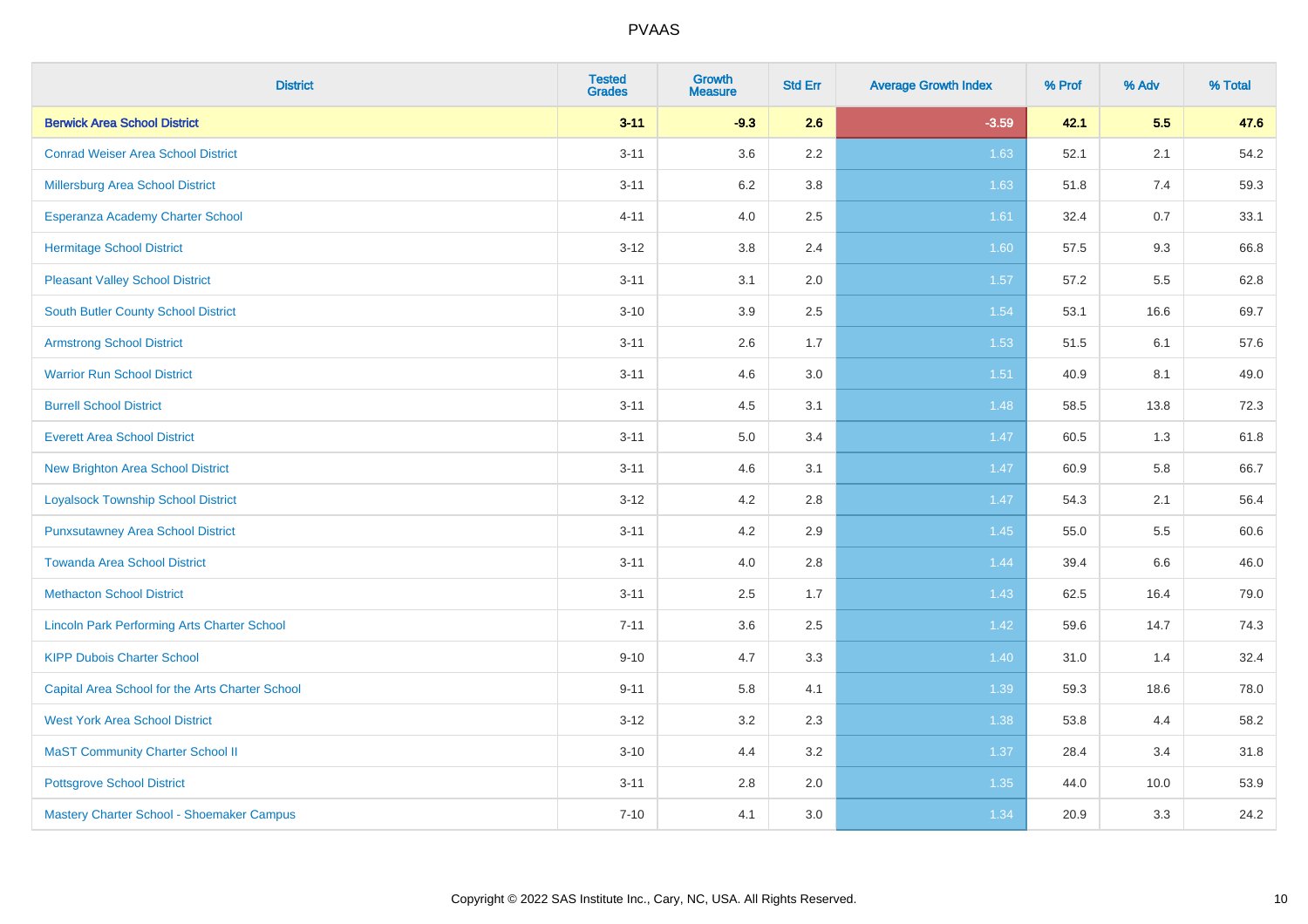| <b>District</b>                               | <b>Tested</b><br><b>Grades</b> | <b>Growth</b><br><b>Measure</b> | <b>Std Err</b> | <b>Average Growth Index</b> | % Prof | % Adv | % Total |
|-----------------------------------------------|--------------------------------|---------------------------------|----------------|-----------------------------|--------|-------|---------|
| <b>Berwick Area School District</b>           | $3 - 11$                       | $-9.3$                          | 2.6            | $-3.59$                     | 42.1   | 5.5   | 47.6    |
| <b>Ligonier Valley School District</b>        | $3 - 11$                       | $4.2\,$                         | 3.1            | 1.34                        | 59.1   | 10.3  | 69.5    |
| <b>Spring Cove School District</b>            | $3 - 11$                       | 3.4                             | 2.5            | 1.33                        | 47.8   | 12.7  | 60.4    |
| <b>Fairview School District</b>               | $3 - 11$                       | 3.4                             | 2.6            | 1.32                        | 57.2   | 17.6  | 74.8    |
| <b>Donegal School District</b>                | $3 - 12$                       | 3.1                             | 2.4            | 1.29                        | 60.6   | 9.1   | 69.7    |
| <b>Line Mountain School District</b>          | $3 - 11$                       | 4.1                             | 3.2            | 1.27                        | 52.9   | 9.2   | 62.1    |
| <b>Woodland Hills School District</b>         | $3 - 12$                       | 3.2                             | 2.6            | 1.22                        | 31.4   | 3.6   | 35.0    |
| <b>Halifax Area School District</b>           | $3 - 11$                       | 4.7                             | 3.9            | 1.22                        | 61.5   | 9.6   | 71.2    |
| <b>Port Allegany School District</b>          | $3 - 11$                       | 4.4                             | 3.6            | 1.21                        | 28.1   | 9.4   | 37.5    |
| <b>Shanksville-Stonycreek School District</b> | $3 - 10$                       | 7.0                             | 5.9            | 1.20                        | 64.7   | 17.6  | 82.4    |
| <b>Central Cambria School District</b>        | $3 - 11$                       | 3.0                             | 2.5            | 1.17                        | 56.2   | 9.7   | 66.0    |
| Esperanza Cyber Charter School                | $3 - 11$                       | 7.1                             | 6.1            | 1.16                        | 9.1    | 0.0   | 9.1     |
| <b>Tidioute Community Charter School</b>      | $3 - 11$                       | $5.7\,$                         | 5.1            | 1.11                        | 34.4   | 21.9  | 56.2    |
| Morrisville Borough School District           | $3 - 11$                       | 4.8                             | 4.3            | 1.10                        | 30.2   | 2.3   | 32.6    |
| <b>Leechburg Area School District</b>         | $3 - 11$                       | 4.4                             | 4.0            | 1.09                        | 47.8   | 19.6  | 67.4    |
| Meyersdale Area School District               | $3 - 11$                       | 4.2                             | 4.0            | 1.07                        | 43.1   | 6.9   | 50.0    |
| <b>General Mclane School District</b>         | $3 - 11$                       | 3.1                             | 2.9            | 1.07                        | 62.3   | 4.9   | 67.2    |
| <b>Williamsport Area School District</b>      | $3 - 11$                       | 1.9                             | 1.8            | 1.04                        | 44.1   | 12.8  | 56.9    |
| <b>Franklin Regional School District</b>      | $3 - 11$                       | 2.0                             | 1.9            | 1.02                        | 66.7   | 15.5  | 82.1    |
| <b>Manheim Central School District</b>        | $3 - 11$                       | 2.1                             | 2.1            | $1.01$                      | 53.2   | 11.6  | 64.8    |
| <b>Tunkhannock Area School District</b>       | $3 - 11$                       | 2.3                             | 2.2            | 1.01                        | 44.9   | 9.6   | 54.6    |
| Mastery Charter School - Pickett Campus       | $6 - 10$                       | 5.6                             | 5.7            | 1.00                        | 27.8   | 0.0   | 27.8    |
| Lehigh Career & Technical Institute           | $10 - 12$                      | 5.6                             | 5.6            | 0.99                        | 78.3   | 0.0   | 78.3    |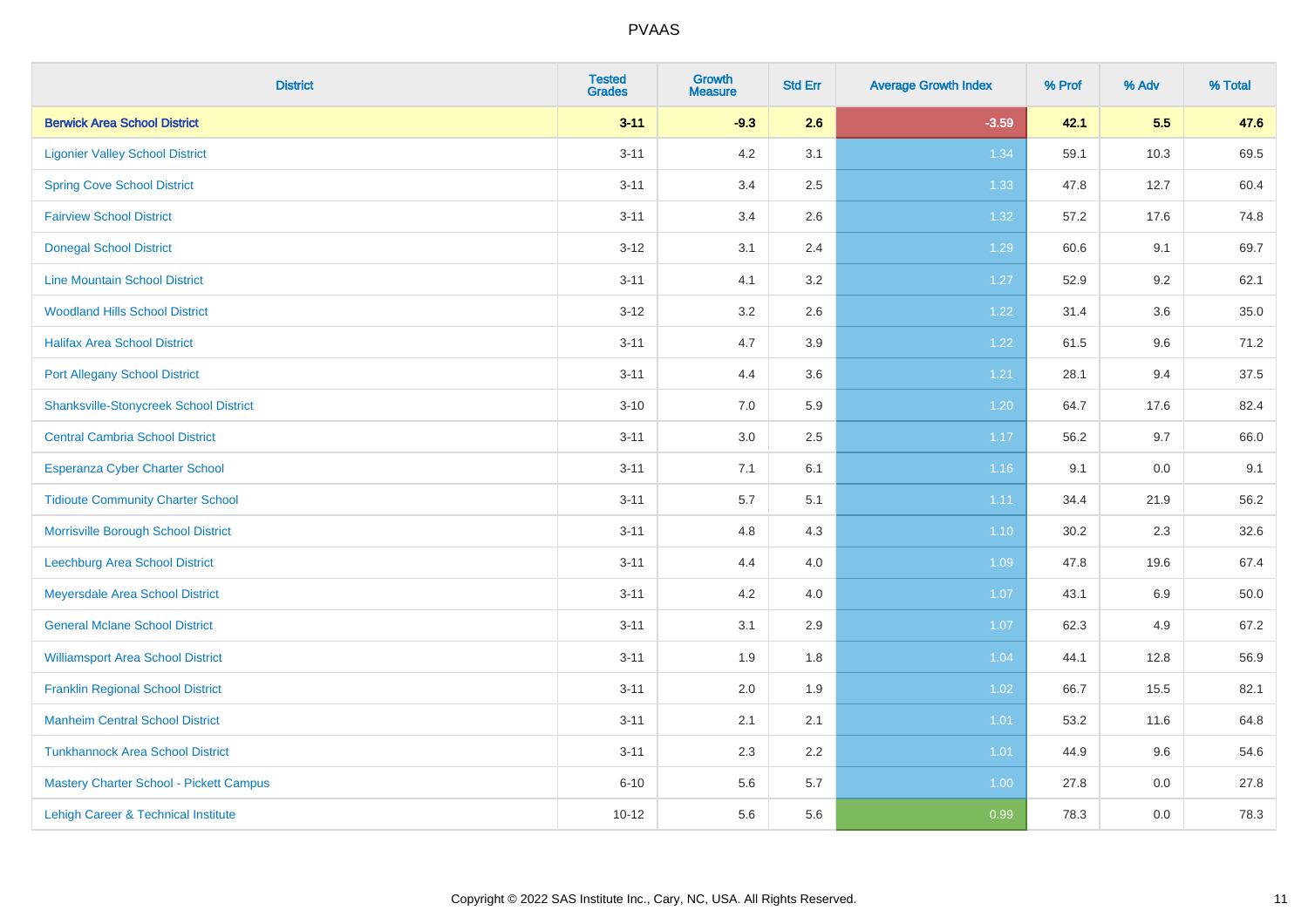| <b>District</b>                                | <b>Tested</b><br><b>Grades</b> | <b>Growth</b><br><b>Measure</b> | <b>Std Err</b> | <b>Average Growth Index</b> | % Prof | % Adv | % Total |
|------------------------------------------------|--------------------------------|---------------------------------|----------------|-----------------------------|--------|-------|---------|
| <b>Berwick Area School District</b>            | $3 - 11$                       | $-9.3$                          | 2.6            | $-3.59$                     | 42.1   | 5.5   | 47.6    |
| <b>Bensalem Township School District</b>       | $3 - 11$                       | 1.6                             | 1.6            | 0.98                        | 38.8   | 8.3   | 47.1    |
| <b>Hopewell Area School District</b>           | $3 - 11$                       | 2.6                             | 2.7            | 0.97                        | 58.4   | 4.0   | 62.4    |
| <b>Berlin Brothersvalley School District</b>   | $3 - 11$                       | 4.0                             | 4.2            | 0.96                        | 48.8   | 14.0  | 62.8    |
| <b>Clairton City School District</b>           | $3 - 11$                       | 3.5                             | 3.7            | 0.95                        | 13.4   | 0.0   | 13.4    |
| <b>Lower Moreland Township School District</b> | $3 - 11$                       | 2.0                             | 2.2            | 0.95                        | 62.8   | 17.0  | 79.8    |
| <b>Baldwin-Whitehall School District</b>       | $3 - 11$                       | 1.8                             | 1.9            | 0.94                        | 58.6   | 8.6   | 67.1    |
| <b>Keystone School District</b>                | $3 - 11$                       | 3.1                             | 3.3            | 0.94                        | 50.6   | 6.5   | 57.1    |
| <b>Bedford Area School District</b>            | $3 - 11$                       | 2.5                             | 2.6            | 0.93                        | 48.5   | 10.0  | 58.5    |
| Northwestern Lehigh School District            | $3 - 11$                       | 2.2                             | 2.3            | 0.93                        | 53.3   | 9.7   | 63.0    |
| West Jefferson Hills School District           | $3 - 11$                       | 1.8                             | 2.1            | 0.88                        | 55.7   | 20.8  | 76.4    |
| South Fayette Township School District         | $3 - 11$                       | 1.7                             | 2.0            | 0.88                        | 61.0   | 26.5  | 87.6    |
| <b>North Clarion County School District</b>    | $3 - 12$                       | 3.7                             | 4.3            | 0.85                        | 67.5   | 15.0  | 82.5    |
| <b>Marple Newtown School District</b>          | $3 - 11$                       | 2.0                             | 2.4            | 0.81                        | 57.6   | 12.8  | 70.4    |
| <b>Mcguffey School District</b>                | $3 - 11$                       | 2.1                             | 2.6            | 0.81                        | 57.7   | 3.1   | 60.8    |
| <b>Camp Hill School District</b>               | $3 - 12$                       | 2.3                             | 3.0            | 0.78                        | 53.6   | 17.5  | 71.1    |
| Urban Pathways 6-12 Charter School             | $6 - 11$                       | 4.8                             | 6.4            | 0.75                        | 28.6   | 0.0   | 28.6    |
| Southeastern Greene School District            | $3 - 10$                       | 3.3                             | 4.6            | $\overline{0.72}$           | 57.6   | 6.1   | 63.6    |
| <b>Harmony Area School District</b>            | $3 - 10$                       | 4.5                             | 6.3            | 0.72                        | 33.3   | 13.3  | 46.7    |
| <b>Athens Area School District</b>             | $3 - 11$                       | 1.6                             | 2.5            | 0.64                        | 46.9   | 7.6   | 54.5    |
| <b>United School District</b>                  | $3 - 11$                       | 2.1                             | 3.4            | 0.63                        | 60.3   | 6.6   | 66.9    |
| <b>Laurel School District</b>                  | $3 - 11$                       | 1.8                             | 3.1            | 0.59                        | 70.1   | 2.3   | 72.4    |
| <b>Commodore Perry School District</b>         | $3 - 11$                       | 3.2                             | 5.5            | 0.58                        | 58.3   | 0.0   | 58.3    |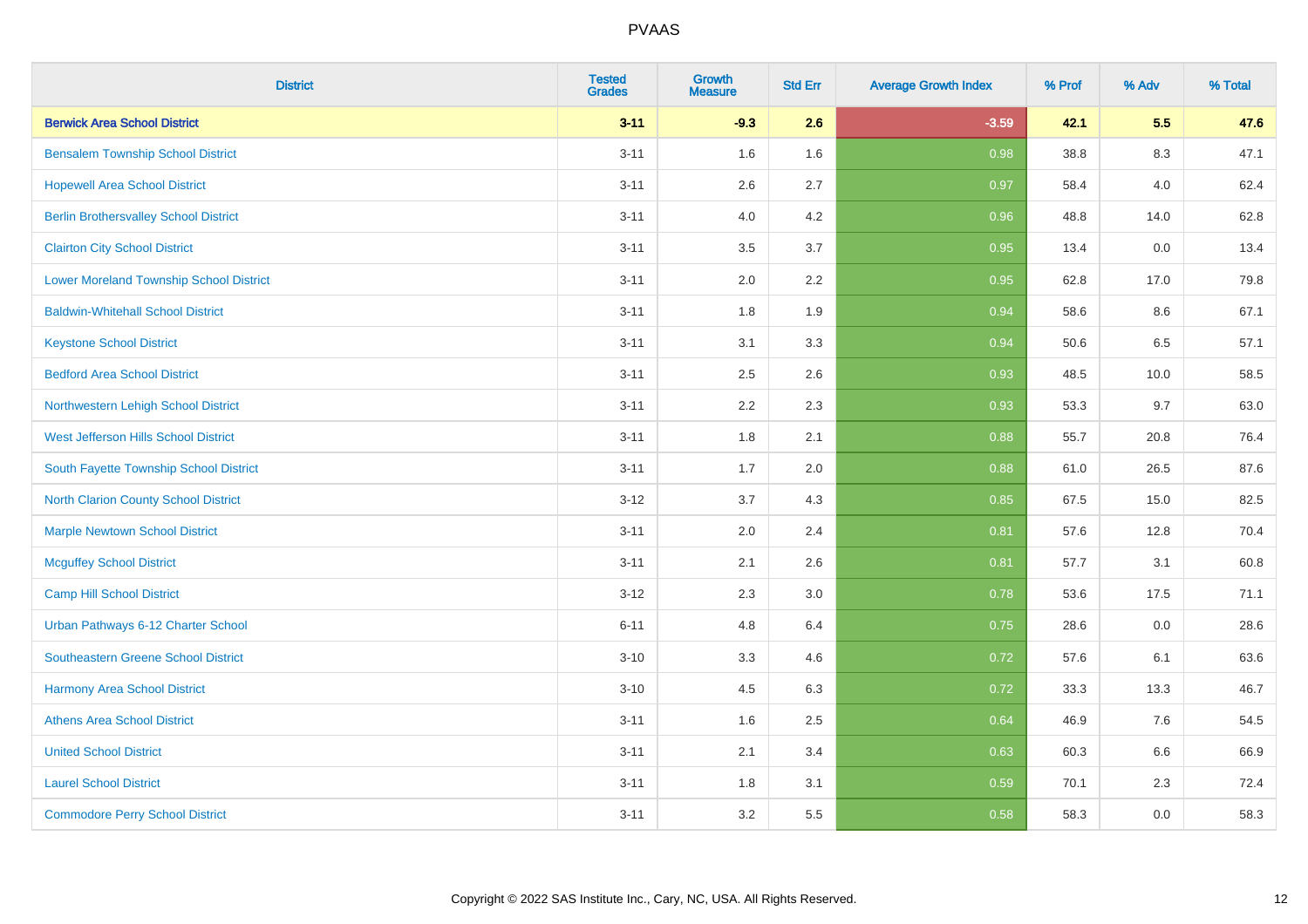| <b>District</b>                               | <b>Tested</b><br><b>Grades</b> | <b>Growth</b><br><b>Measure</b> | <b>Std Err</b> | <b>Average Growth Index</b> | % Prof | % Adv | % Total |
|-----------------------------------------------|--------------------------------|---------------------------------|----------------|-----------------------------|--------|-------|---------|
| <b>Berwick Area School District</b>           | $3 - 11$                       | $-9.3$                          | 2.6            | $-3.59$                     | 42.1   | 5.5   | 47.6    |
| <b>Forbes Road School District</b>            | $3 - 11$                       | $2.8\,$                         | 5.1            | 0.56                        | 41.4   | 10.3  | 51.7    |
| <b>Schuylkill Valley School District</b>      | $3 - 11$                       | 1.4                             | 2.5            | 0.56                        | 55.1   | 10.2  | 65.3    |
| <b>Union School District</b>                  | $3 - 12$                       | 2.3                             | 4.2            | 0.54                        | 32.6   | 7.0   | 39.5    |
| <b>Radnor Township School District</b>        | $3 - 12$                       | 1.0                             | 2.1            | 0.50                        | 65.0   | 23.2  | 88.2    |
| <b>Hanover Area School District</b>           | $3 - 11$                       | 2.2                             | 4.6            | 0.48                        | 42.9   | 5.7   | 48.6    |
| <b>Purchase Line School District</b>          | $3 - 12$                       | 1.7                             | 3.5            | 0.47                        | 43.1   | 5.4   | 48.5    |
| <b>Upper Adams School District</b>            | $3 - 11$                       | 1.3                             | 2.9            | 0.47                        | 55.2   | 8.6   | 63.8    |
| Roberto Clemente Charter School               | $3 - 12$                       | 2.2                             | 4.9            | 0.45                        | 27.5   | 5.0   | 32.5    |
| <b>Union Area School District</b>             | $3 - 11$                       | 1.9                             | 4.3            | 0.44                        | 61.5   | 0.0   | 61.5    |
| Mastery Charter High School-Lenfest Campus    | $7 - 11$                       | 2.5                             | 5.7            | 0.43                        | 40.0   | 0.0   | 40.0    |
| <b>Galeton Area School District</b>           | $3 - 11$                       | 2.2                             | 5.3            | 0.42                        | 41.3   | 4.4   | 45.6    |
| <b>Newport School District</b>                | $3 - 12$                       | 1.4                             | 3.5            | 0.41                        | 51.5   | 10.3  | 61.8    |
| <b>Tussey Mountain School District</b>        | $3 - 12$                       | 1.5                             | 3.7            | 0.40                        | 38.6   | 1.8   | 40.4    |
| South Eastern School District                 | $3 - 11$                       | 0.9                             | 2.4            | 0.39                        | 54.8   | 6.6   | 61.4    |
| <b>Gateway School District</b>                | $3 - 11$                       | 0.8                             | 2.2            | 0.38                        | 52.1   | 13.8  | 65.9    |
| <b>Wallingford-Swarthmore School District</b> | $3 - 10$                       | 0.9                             | 2.4            | 0.38                        | 64.4   | 22.7  | 87.1    |
| <b>Lakeland School District</b>               | $3 - 11$                       | 1.1                             | 2.8            | 0.38                        | 48.6   | 3.7   | 52.3    |
| <b>Lower Dauphin School District</b>          | $3 - 11$                       | 0.6                             | 1.9            | 0.33                        | 49.2   | 12.6  | 61.8    |
| <b>Wyomissing Area School District</b>        | $3 - 12$                       | $0.8\,$                         | 2.6            | 0.33                        | 55.7   | 17.6  | 73.3    |
| <b>Mastery Charter School - Thomas Campus</b> | $3 - 10$                       | 2.1                             | 6.2            | 0.33                        | 28.6   | 0.0   | 28.6    |
| Lehigh Valley Academy Regional Charter School | $3 - 11$                       | 0.7                             | 2.3            | 0.32                        | 46.3   | 5.0   | 51.4    |
| <b>Greater Latrobe School District</b>        | $3 - 11$                       | 0.6                             | 1.9            | 0.31                        | 55.5   | 14.1  | 69.5    |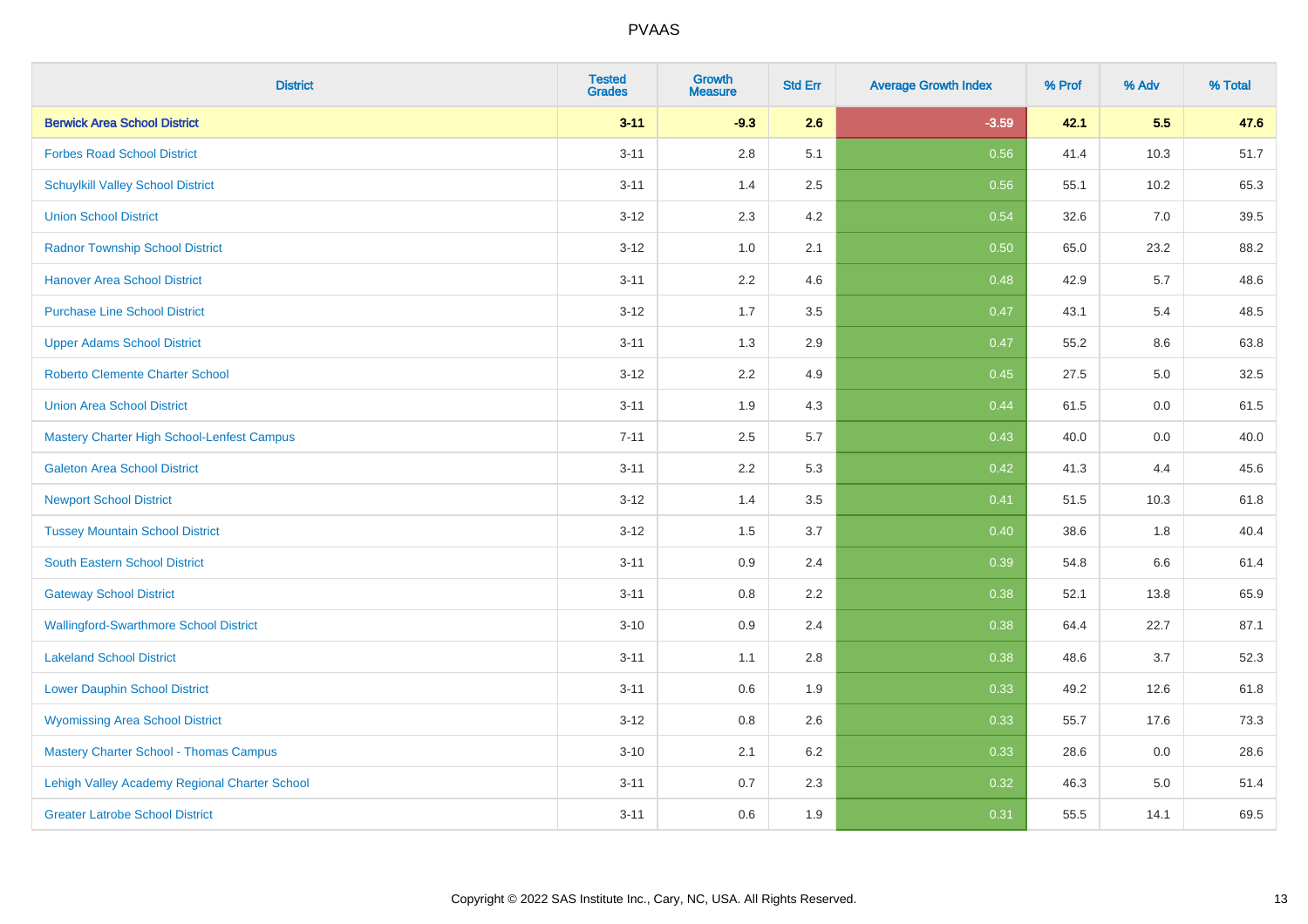| <b>District</b>                          | <b>Tested</b><br><b>Grades</b> | <b>Growth</b><br><b>Measure</b> | <b>Std Err</b> | <b>Average Growth Index</b> | % Prof | % Adv   | % Total |
|------------------------------------------|--------------------------------|---------------------------------|----------------|-----------------------------|--------|---------|---------|
| <b>Berwick Area School District</b>      | $3 - 11$                       | $-9.3$                          | 2.6            | $-3.59$                     | 42.1   | 5.5     | 47.6    |
| <b>Greenville Area School District</b>   | $3 - 11$                       | 0.7                             | 2.9            | 0.26                        | 53.4   | 6.9     | 60.3    |
| <b>Bloomsburg Area School District</b>   | $3 - 10$                       | 0.7                             | 3.0            | 0.23                        | 55.9   | 11.8    | 67.6    |
| <b>Jersey Shore Area School District</b> | $3 - 11$                       | 0.5                             | 2.6            | 0.21                        | 47.1   | 9.2     | 56.2    |
| <b>Reynolds School District</b>          | $3 - 10$                       | 0.5                             | 3.4            | 0.16                        | 52.1   | 7.0     | 59.2    |
| <b>Brockway Area School District</b>     | $3 - 11$                       | 0.6                             | 3.6            | 0.16                        | 49.2   | 7.7     | 56.9    |
| Northern Lebanon School District         | $3 - 11$                       | 0.4                             | 2.5            | 0.15                        | 28.0   | 3.0     | 31.0    |
| <b>Danville Area School District</b>     | $3 - 11$                       | 0.4                             | 2.6            | 0.15                        | 57.4   | 18.4    | 75.7    |
| <b>Smethport Area School District</b>    | $3 - 12$                       | 0.6                             | 3.9            | 0.15                        | 37.0   | 1.8     | 38.9    |
| Insight PA Cyber Charter School          | $3 - 11$                       | 0.7                             | 5.7            | 0.12                        | 50.0   | 4.8     | 54.8    |
| <b>Hempfield School District</b>         | $3 - 11$                       | 0.1                             | 1.4            | 0.08                        | 58.2   | 9.9     | 68.2    |
| <b>West Branch Area School District</b>  | $3 - 11$                       | 0.2                             | 3.8            | 0.05                        | 47.2   | 1.9     | 49.1    |
| East Stroudsburg Area School District    | $3 - 11$                       | 0.1                             | 1.6            | 0.05                        | 45.8   | $7.8\,$ | 53.6    |
| <b>Wilkes-Barre Area School District</b> | $3 - 11$                       | 0.1                             | 3.2            | 0.02                        | 35.5   | 5.4     | 40.9    |
| <b>Susquenita School District</b>        | $3 - 11$                       | $-0.1$                          | 2.8            | $-0.01$                     | 47.7   | 10.1    | 57.8    |
| <b>Penn Cambria School District</b>      | $3 - 11$                       | $-0.0$                          | 2.7            | $-0.01$                     | 61.5   | 7.7     | 69.2    |
| <b>Kutztown Area School District</b>     | $3 - 12$                       | $-0.2$                          | 3.2            | $-0.05$                     | 55.4   | 13.3    | 68.7    |
| <b>Avella Area School District</b>       | $3 - 12$                       | $-0.3$                          | 4.7            | $-0.05$                     | 49.3   | 14.5    | 63.8    |
| <b>Mercer Area School District</b>       | $3 - 11$                       | $-0.2$                          | 3.3            | $-0.06$                     | 56.0   | 8.0     | 64.0    |
| <b>Warren County School District</b>     | $3 - 11$                       | $-0.1$                          | 1.8            | $-0.06$                     | 37.2   | 5.3     | 42.6    |
| <b>Chester-Upland School District</b>    | $3 - 11$                       | $-0.3$                          | 2.7            | $-0.09$                     | 13.8   | 0.8     | 14.6    |
| New Kensington-Arnold School District    | $3 - 11$                       | $-0.4$                          | 3.8            | $-0.10$                     | 40.7   | 3.7     | 44.4    |
| <b>Blue Ridge School District</b>        | $3 - 11$                       | $-0.5$                          | 3.6            | $-0.12$                     | 44.6   | 3.1     | 47.7    |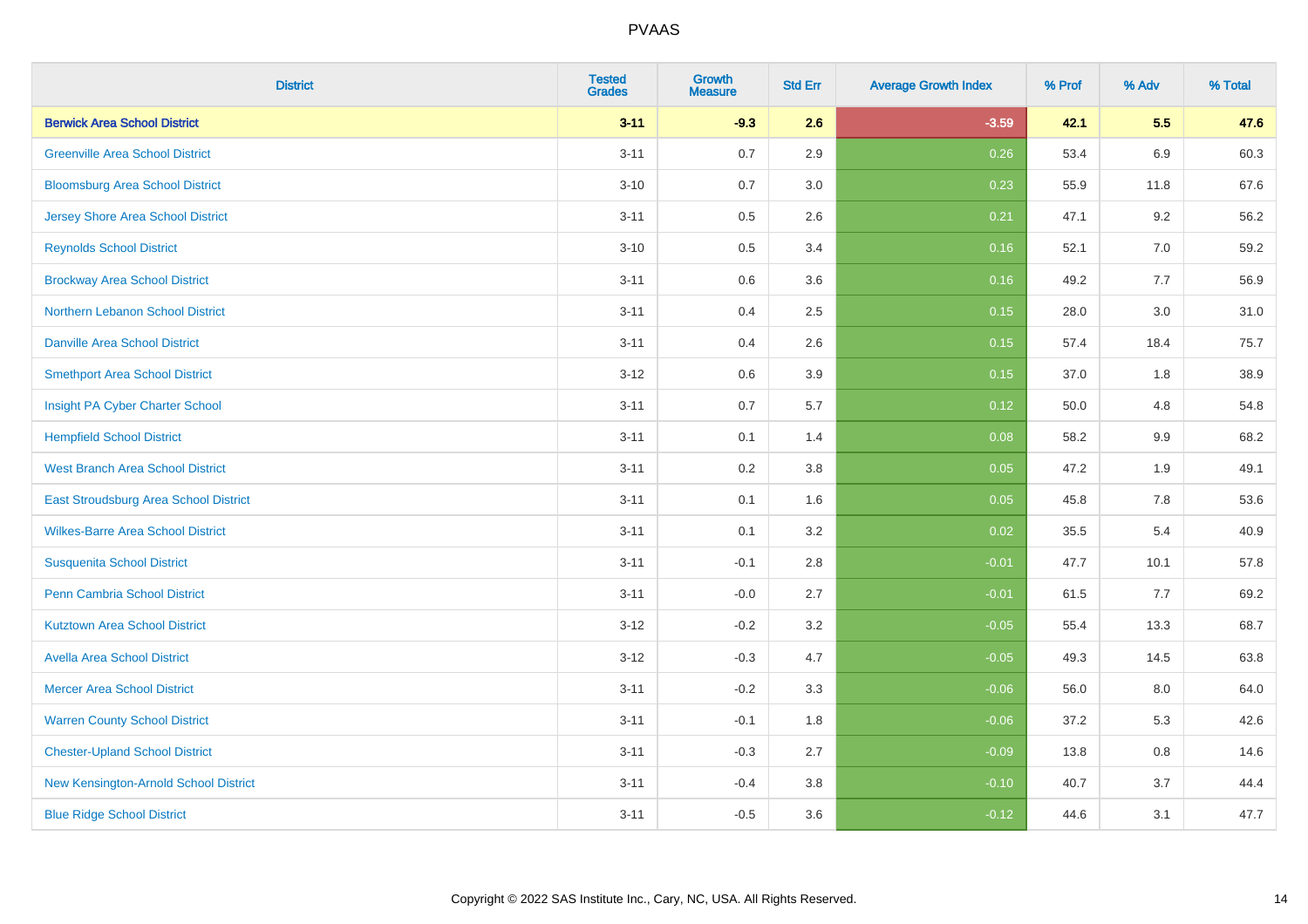| <b>District</b>                                    | <b>Tested</b><br><b>Grades</b> | <b>Growth</b><br><b>Measure</b> | <b>Std Err</b> | <b>Average Growth Index</b> | % Prof | % Adv | % Total |
|----------------------------------------------------|--------------------------------|---------------------------------|----------------|-----------------------------|--------|-------|---------|
| <b>Berwick Area School District</b>                | $3 - 11$                       | $-9.3$                          | 2.6            | $-3.59$                     | 42.1   | 5.5   | 47.6    |
| <b>Central Fulton School District</b>              | $3 - 11$                       | $-0.5$                          | 3.5            | $-0.14$                     | 51.4   | 8.6   | 60.0    |
| <b>Otto-Eldred School District</b>                 | $3 - 11$                       | $-0.7$                          | 4.2            | $-0.15$                     | 56.2   | 6.2   | 62.5    |
| <b>Oley Valley School District</b>                 | $3 - 11$                       | $-0.4$                          | 2.8            | $-0.15$                     | 43.1   | 12.9  | 56.0    |
| Philadelphia Electrical & Tech Charter High School | $10 - 10$                      | $-0.5$                          | 2.9            | $-0.15$                     | 8.8    | 0.0   | 8.8     |
| <b>Bellefonte Area School District</b>             | $3 - 11$                       | $-0.4$                          | 2.2            | $-0.17$                     | 47.6   | 10.6  | 58.2    |
| Southern Lehigh School District                    | $3 - 11$                       | $-0.4$                          | 2.3            | $-0.17$                     | 66.1   | 11.9  | 78.0    |
| <b>Crestwood School District</b>                   | $3 - 11$                       | $-0.4$                          | 2.4            | $-0.17$                     | 57.4   | 17.0  | 74.4    |
| <b>Achievement House Charter School</b>            | $7 - 11$                       | $-0.7$                          | 4.0            | $-0.17$                     | 32.5   | 2.6   | 35.1    |
| <b>Millville Area School District</b>              | $3 - 12$                       | $-0.9$                          | 4.7            | $-0.18$                     | 51.4   | 5.4   | 56.8    |
| <b>Mount Carmel Area School District</b>           | $3 - 11$                       | $-0.6$                          | 3.1            | $-0.18$                     | 45.3   | 2.1   | 47.4    |
| <b>Westinghouse Arts Academy Charter School</b>    | $9 - 10$                       | $-0.7$                          | 3.6            | $-0.19$                     | 59.2   | 8.4   | 67.6    |
| <b>Panther Valley School District</b>              | $3-12$                         | $-0.6$                          | 3.3            | $-0.19$                     | 47.9   | 4.3   | 52.1    |
| <b>Harrisburg City School District</b>             | $3 - 11$                       | $-0.4$                          | 2.1            | $-0.19$                     | 15.1   | 0.4   | 15.5    |
| <b>Girard School District</b>                      | $3 - 11$                       | $-0.6$                          | 2.7            | $-0.22$                     | 53.9   | 15.6  | 69.6    |
| <b>Lakeview School District</b>                    | $3 - 11$                       | $-0.9$                          | 3.7            | $-0.24$                     | 60.3   | 3.2   | 63.5    |
| <b>Glendale School District</b>                    | $3 - 10$                       | $-0.9$                          | 3.7            | $-0.24$                     | 50.0   | 5.4   | 55.4    |
| <b>Penn Manor School District</b>                  | $3 - 11$                       | $-0.4$                          | 1.6            | $-0.25$                     | 51.9   | 12.6  | 64.5    |
| <b>Tuscarora School District</b>                   | $3 - 11$                       | $-0.6$                          | 2.3            | $-0.27$                     | 45.1   | 8.1   | 53.2    |
| <b>Cornell School District</b>                     | $3 - 11$                       | $-1.6$                          | 5.0            | $-0.32$                     | 33.8   | 1.5   | 35.4    |
| <b>Albert Gallatin Area School District</b>        | $3 - 11$                       | $-0.8$                          | 2.4            | $-0.32$                     | 54.5   | 10.0  | 64.6    |
| Hope For Hyndman Charter School                    | $3 - 11$                       | $-2.0$                          | 6.1            | $-0.32$                     | 33.3   | 0.0   | 33.3    |
| <b>Palmerton Area School District</b>              | $3 - 11$                       | $-1.2$                          | 3.0            | $-0.39$                     | 57.4   | 5.0   | 62.4    |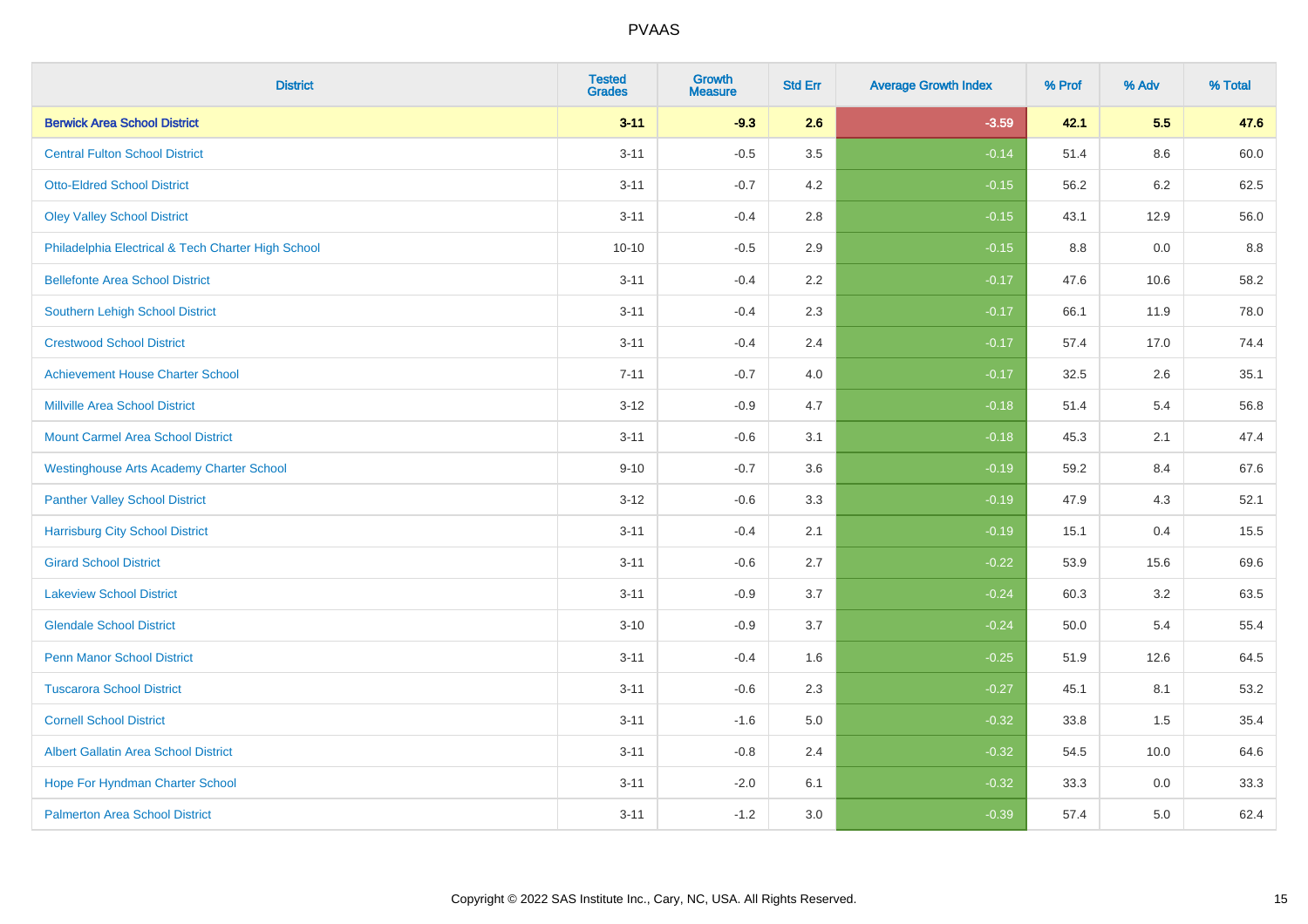| <b>District</b>                                         | <b>Tested</b><br><b>Grades</b> | <b>Growth</b><br><b>Measure</b> | <b>Std Err</b> | <b>Average Growth Index</b> | % Prof | % Adv   | % Total |
|---------------------------------------------------------|--------------------------------|---------------------------------|----------------|-----------------------------|--------|---------|---------|
| <b>Berwick Area School District</b>                     | $3 - 11$                       | $-9.3$                          | 2.6            | $-3.59$                     | 42.1   | 5.5     | 47.6    |
| <b>Bellwood-Antis School District</b>                   | $3 - 10$                       | $-1.2$                          | 3.2            | $-0.39$                     | 55.1   | 10.1    | 65.2    |
| <b>Sharpsville Area School District</b>                 | $3 - 11$                       | $-1.4$                          | 3.5            | $-0.40$                     | 55.2   | 13.4    | 68.7    |
| North Schuylkill School District                        | $3 - 11$                       | $-1.0$                          | 2.4            | $-0.42$                     | 41.8   | 5.1     | 46.8    |
| <b>Bangor Area School District</b>                      | $3 - 12$                       | $-0.9$                          | 2.0            | $-0.43$                     | 44.3   | 4.7     | 49.0    |
| <b>Shaler Area School District</b>                      | $3 - 11$                       | $-0.8$                          | 1.9            | $-0.43$                     | 49.1   | 9.6     | 58.7    |
| <b>Conewago Valley School District</b>                  | $3 - 12$                       | $-0.9$                          | 2.0            | $-0.45$                     | 51.7   | 9.6     | 61.3    |
| <b>Elizabethtown Area School District</b>               | $3 - 12$                       | $-0.9$                          | 1.9            | $-0.47$                     | 50.0   | 11.2    | 61.2    |
| Center For Student Learning Charter School At Pennsbury | $6 - 12$                       | $-2.9$                          | 6.1            | $-0.47$                     | 42.9   | 0.0     | 42.9    |
| South Side Area School District                         | $3 - 11$                       | $-1.6$                          | 3.3            | $-0.48$                     | 50.0   | 6.8     | 56.8    |
| <b>Wyoming Area School District</b>                     | $3 - 10$                       | $-1.3$                          | 2.6            | $-0.50$                     | 53.8   | 10.8    | 64.6    |
| <b>Canon-Mcmillan School District</b>                   | $3 - 11$                       | $-0.8$                          | 1.6            | $-0.50$                     | 58.7   | 15.9    | 74.6    |
| <b>Central Greene School District</b>                   | $3 - 11$                       | $-1.6$                          | 2.8            | $-0.55$                     | 54.2   | $2.8\,$ | 57.0    |
| <b>Mid Valley School District</b>                       | $3 - 10$                       | $-1.7$                          | 3.0            | $-0.55$                     | 45.1   | 7.8     | 52.9    |
| <b>Manheim Township School District</b>                 | $3 - 12$                       | $-0.9$                          | 1.6            | $-0.58$                     | 53.2   | 15.5    | 68.7    |
| <b>Clarion-Limestone Area School District</b>           | $3 - 12$                       | $-2.5$                          | 4.1            | $-0.60$                     | 56.8   | $6.8\,$ | 63.6    |
| <b>Burgettstown Area School District</b>                | $3 - 11$                       | $-2.1$                          | 3.4            | $-0.62$                     | 50.0   | 1.4     | 51.4    |
| <b>Susquehanna Community School District</b>            | $3 - 11$                       | $-2.8$                          | 4.2            | $-0.66$                     | 49.4   | 6.9     | 56.3    |
| <b>Fannett-Metal School District</b>                    | $3 - 11$                       | $-3.4$                          | 5.1            | $-0.67$                     | 38.7   | 8.1     | 46.8    |
| <b>Cheltenham School District</b>                       | $3 - 11$                       | $-1.4$                          | 2.1            | $-0.67$                     | 46.1   | 10.0    | 56.1    |
| <b>North Pocono School District</b>                     | $3 - 11$                       | $-2.3$                          | 3.4            | $-0.68$                     | 52.0   | 16.4    | 68.5    |
| Mt Lebanon School District                              | $3 - 11$                       | $-1.0$                          | 1.5            | $-0.70$                     | 61.9   | 24.0    | 85.9    |
| <b>Lehighton Area School District</b>                   | $3 - 11$                       | $-1.6$                          | 2.3            | $-0.70$                     | 51.1   | 5.6     | 56.7    |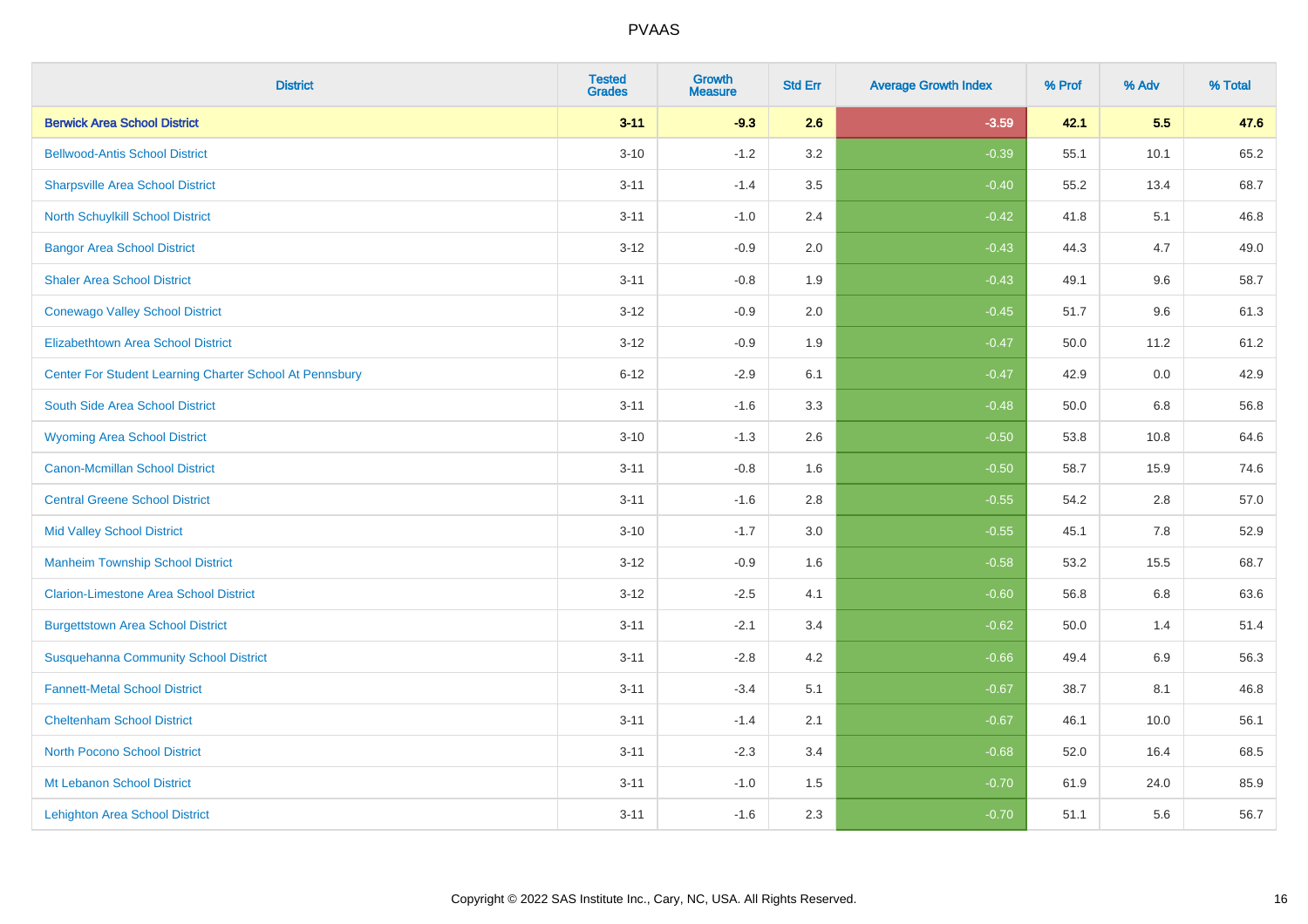| <b>District</b>                               | <b>Tested</b><br><b>Grades</b> | <b>Growth</b><br><b>Measure</b> | <b>Std Err</b> | <b>Average Growth Index</b> | % Prof | % Adv | % Total |
|-----------------------------------------------|--------------------------------|---------------------------------|----------------|-----------------------------|--------|-------|---------|
| <b>Berwick Area School District</b>           | $3 - 11$                       | $-9.3$                          | 2.6            | $-3.59$                     | 42.1   | 5.5   | 47.6    |
| Huntingdon Area School District               | $3 - 11$                       | $-2.0$                          | 2.7            | $-0.72$                     | 36.8   | 10.3  | 47.0    |
| <b>Bald Eagle Area School District</b>        | $3 - 11$                       | $-2.1$                          | 2.7            | $-0.75$                     | 48.4   | 9.4   | 57.7    |
| <b>Turkeyfoot Valley Area School District</b> | $3 - 12$                       | $-4.3$                          | 5.6            | $-0.76$                     | 22.0   | 5.1   | 27.1    |
| <b>Gillingham Charter School</b>              | $3 - 11$                       | $-4.4$                          | 5.6            | $-0.77$                     | 20.8   | 8.3   | 29.2    |
| <b>Conemaugh Valley School District</b>       | $3 - 12$                       | $-3.2$                          | 4.1            | $-0.78$                     | 48.2   | 5.6   | 53.7    |
| <b>Northeast Bradford School District</b>     | $3 - 10$                       | $-3.1$                          | 4.0            | $-0.78$                     | 33.9   | 3.4   | 37.3    |
| <b>Shenango Area School District</b>          | $3 - 11$                       | $-2.6$                          | 3.3            | $-0.79$                     | 50.6   | 13.9  | 64.6    |
| <b>Lebanon School District</b>                | $3 - 11$                       | $-1.6$                          | 1.9            | $-0.80$                     | 24.4   | 2.6   | 27.0    |
| <b>Forest Area School District</b>            | $3 - 11$                       | $-4.4$                          | 5.4            | $-0.81$                     | 36.2   | 2.1   | 38.3    |
| <b>Chartiers Valley School District</b>       | $3 - 11$                       | $-1.7$                          | 2.0            | $-0.81$                     | 54.7   | 8.4   | 63.1    |
| <b>Phoenixville Area School District</b>      | $3 - 11$                       | $-1.7$                          | 2.1            | $-0.83$                     | 59.9   | 10.6  | 70.5    |
| <b>Charleroi School District</b>              | $3 - 11$                       | $-2.6$                          | 3.0            | $-0.86$                     | 55.7   | 7.4   | 63.1    |
| <b>Montour School District</b>                | $3 - 11$                       | $-1.8$                          | 2.1            | $-0.88$                     | 61.4   | 15.1  | 76.5    |
| <b>Columbia Borough School District</b>       | $3 - 12$                       | $-3.1$                          | 3.5            | $-0.89$                     | 29.5   | 1.9   | 31.4    |
| <b>Sullivan County School District</b>        | $3 - 10$                       | $-4.0$                          | 4.4            | $-0.90$                     | 66.7   | 2.6   | 69.2    |
| <b>Austin Area School District</b>            | $3 - 11$                       | $-5.7$                          | 6.4            | $-0.90$                     | 33.3   | 5.6   | 38.9    |
| <b>Wyoming Valley West School District</b>    | $3 - 11$                       | $-2.2$                          | 2.4            | $-0.91$                     | 49.4   | 3.0   | 52.4    |
| Imhotep Institute Charter High School         | $9 - 11$                       | $-5.3$                          | 5.8            | $-0.92$                     | 25.0   | 0.0   | 25.0    |
| <b>North Hills School District</b>            | $3 - 11$                       | $-1.8$                          | 1.8            | $-0.96$                     | 59.1   | 14.1  | 73.2    |
| <b>Seneca Valley School District</b>          | $3 - 11$                       | $-1.4$                          | 1.4            | $-0.99$                     | 57.2   | 11.4  | 68.6    |
| <b>Valley Grove School District</b>           | $3 - 10$                       | $-3.7$                          | 3.7            | $-1.01$                     | 51.2   | 6.1   | 57.3    |
| <b>Lewisburg Area School District</b>         | $3 - 11$                       | $-2.7$                          | 2.6            | $-1.03$                     | 57.0   | 18.5  | 75.6    |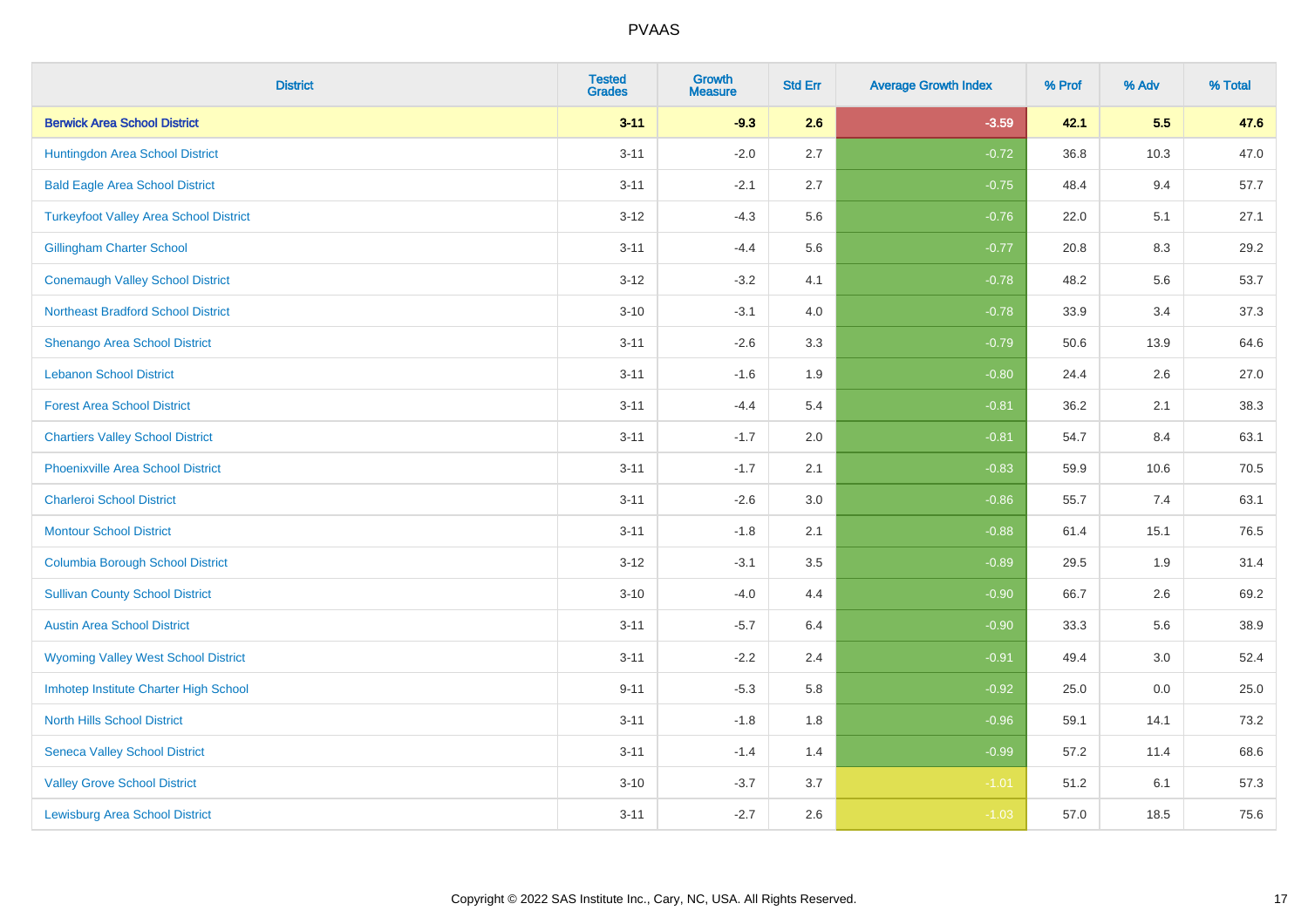| <b>District</b>                              | <b>Tested</b><br><b>Grades</b> | <b>Growth</b><br><b>Measure</b> | <b>Std Err</b> | <b>Average Growth Index</b> | % Prof | % Adv | % Total |
|----------------------------------------------|--------------------------------|---------------------------------|----------------|-----------------------------|--------|-------|---------|
| <b>Berwick Area School District</b>          | $3 - 11$                       | $-9.3$                          | 2.6            | $-3.59$                     | 42.1   | 5.5   | 47.6    |
| <b>West Greene School District</b>           | $3 - 11$                       | $-4.5$                          | 4.3            | $-1.04$                     | 36.6   | 7.3   | 43.9    |
| <b>Quaker Valley School District</b>         | $3 - 11$                       | $-2.8$                          | 2.6            | $-1.08$                     | 55.2   | 13.2  | 68.4    |
| Oil City Area School District                | $3 - 11$                       | $-2.9$                          | 2.6            | $-1.08$                     | 44.4   | 5.8   | 50.2    |
| Conemaugh Township Area School District      | $3 - 12$                       | $-3.7$                          | 3.4            | $-1.09$                     | 53.8   | 17.6  | 71.4    |
| <b>Riverside School District</b>             | $3 - 11$                       | $-3.2$                          | 3.0            | $-1.09$                     | 43.0   | 9.0   | 52.0    |
| Juniata Valley School District               | $3 - 11$                       | $-3.9$                          | 3.5            | $-1.10$                     | 44.4   | 3.5   | 47.8    |
| <b>Dallas School District</b>                | $3 - 11$                       | $-2.5$                          | 2.2            | $-1.12$                     | 54.9   | 7.6   | 62.4    |
| Jeannette City School District               | $3 - 11$                       | $-4.3$                          | 3.8            | $-1.13$                     | 46.7   | 7.5   | 54.2    |
| <b>Antietam School District</b>              | $3 - 10$                       | $-4.3$                          | 3.8            | $-1.13$                     | 36.4   | 5.4   | 41.8    |
| <b>Kane Area School District</b>             | $3 - 10$                       | $-3.7$                          | 3.2            | $-1.17$                     | 39.5   | 9.9   | 49.4    |
| <b>Chichester School District</b>            | $3 - 11$                       | $-2.7$                          | 2.3            | $-1.17$                     | 44.6   | 6.6   | 51.2    |
| <b>Chestnut Ridge School District</b>        | $3 - 12$                       | $-3.4$                          | 2.9            | $-1.17$                     | 46.6   | 5.8   | 52.4    |
| <b>Big Beaver Falls Area School District</b> | $3 - 11$                       | $-3.9$                          | 3.3            | $-1.18$                     | 34.1   | 3.5   | 37.6    |
| <b>Greater Johnstown School District</b>     | $3 - 11$                       | $-3.1$                          | 2.6            | $-1.19$                     | 26.1   | 0.0   | 26.1    |
| <b>Riverview School District</b>             | $3 - 11$                       | $-4.6$                          | 3.8            | $-1.20$                     | 57.9   | 15.8  | 73.7    |
| <b>Scranton School District</b>              | $3 - 12$                       | $-2.9$                          | 2.4            | $-1.22$                     | 45.6   | 3.6   | 49.1    |
| <b>Elk Lake School District</b>              | $3 - 11$                       | $-4.0$                          | 3.3            | $-1.23$                     | 46.2   | 3.3   | 49.4    |
| <b>Apollo-Ridge School District</b>          | $3 - 12$                       | $-4.7$                          | 3.7            | $-1.24$                     | 50.0   | 10.0  | 60.0    |
| <b>Troy Area School District</b>             | $3 - 10$                       | $-4.3$                          | 3.4            | $-1.26$                     | 43.2   | 5.7   | 48.9    |
| <b>Bristol Borough School District</b>       | $3 - 12$                       | $-4.3$                          | 3.4            | $-1.27$                     | 39.7   | 1.3   | 41.0    |
| <b>Shade-Central City School District</b>    | $3 - 11$                       | $-5.9$                          | 4.6            | $-1.28$                     | 27.8   | 0.0   | 27.8    |
| <b>Ellwood City Area School District</b>     | $3 - 11$                       | $-4.2$                          | 3.2            | $-1.29$                     | 54.1   | 14.1  | 68.2    |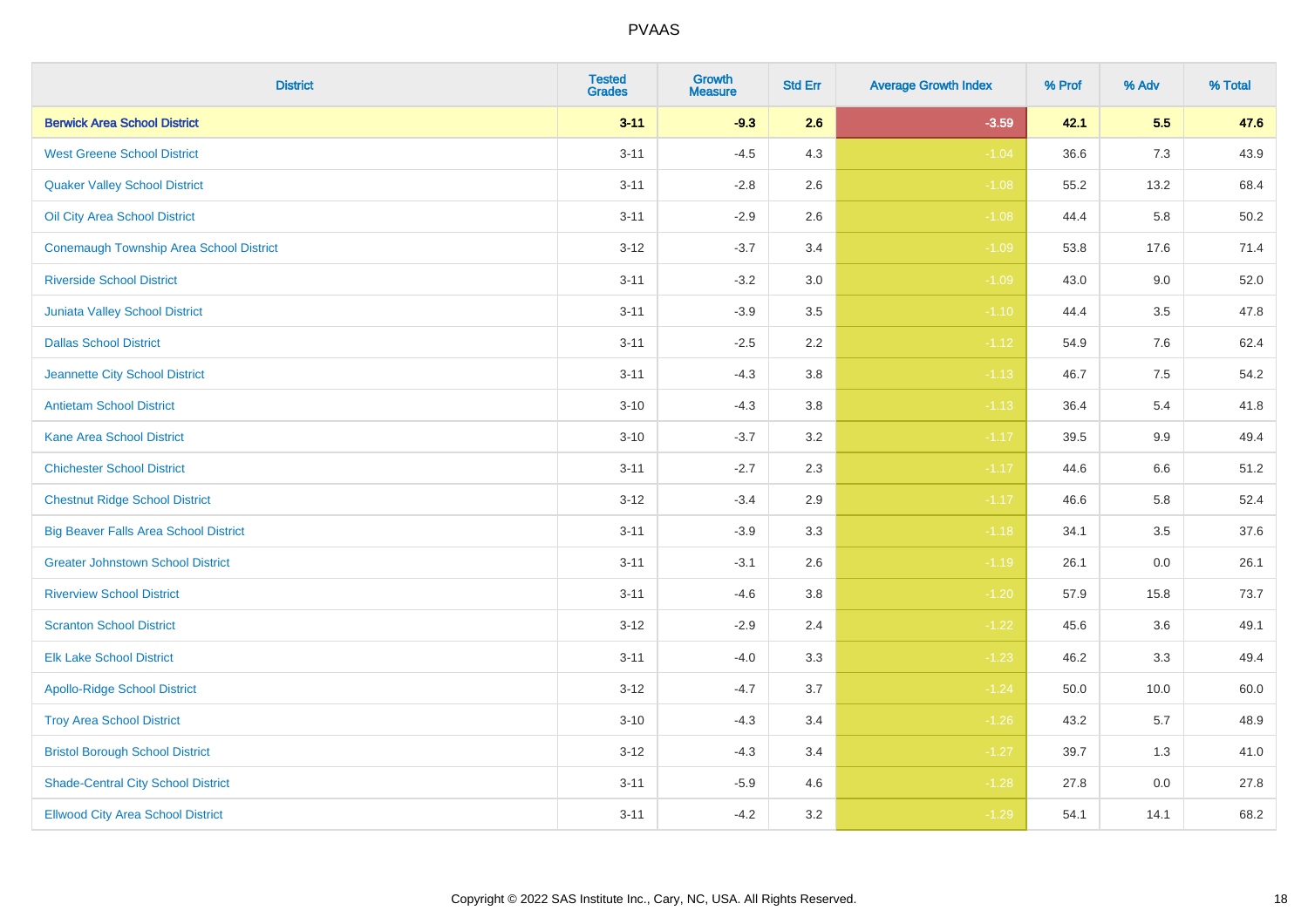| <b>District</b>                                                       | <b>Tested</b><br><b>Grades</b> | Growth<br><b>Measure</b> | <b>Std Err</b> | <b>Average Growth Index</b> | % Prof | % Adv   | % Total |
|-----------------------------------------------------------------------|--------------------------------|--------------------------|----------------|-----------------------------|--------|---------|---------|
| <b>Berwick Area School District</b>                                   | $3 - 11$                       | $-9.3$                   | 2.6            | $-3.59$                     | 42.1   | 5.5     | 47.6    |
| <b>Cambria Heights School District</b>                                | $3 - 10$                       | $-4.1$                   | 3.1            | $-1.32$                     | 51.0   | 6.0     | 57.0    |
| <b>Ferndale Area School District</b>                                  | $3 - 10$                       | $-5.8$                   | 4.3            | $-1.33$                     | 40.0   | 0.0     | 40.0    |
| <b>Greencastle-Antrim School District</b>                             | $3 - 11$                       | $-3.0$                   | $2.2\,$        | $-1.36$                     | 62.4   | 9.9     | 72.3    |
| <b>Westmont Hilltop School District</b>                               | $3 - 11$                       | $-4.0$                   | 2.8            | $-1.40$                     | 36.3   | 13.3    | 49.6    |
| <b>Claysburg-Kimmel School District</b>                               | $3 - 11$                       | $-5.7$                   | 4.0            | $-1.42$                     | 42.9   | 8.2     | 51.0    |
| <b>MaST Community Charter School</b>                                  | $3 - 10$                       | $-4.1$                   | 2.7            | $-1.52$                     | 44.0   | 9.5     | 53.4    |
| <b>Fort Cherry School District</b>                                    | $3 - 10$                       | $-5.9$                   | 3.8            | $-1.56$                     | 55.2   | 5.2     | 60.3    |
| <b>Tri-Valley School District</b>                                     | $3 - 10$                       | $-6.4$                   | 4.1            | $-1.57$                     | 37.0   | 4.4     | 41.3    |
| Preparatory Charter School Of Mathematics, Science, Tech, And Careers | $9 - 10$                       | $-4.0$                   | 2.5            | $-1.59$                     | 15.0   | $0.0\,$ | 15.0    |
| <b>Carbon Career &amp; Technical Institute</b>                        | $9 - 11$                       | $-5.7$                   | 3.6            | $-1.59$                     | 34.5   | 1.2     | 35.7    |
| <b>Shamokin Area School District</b>                                  | $3 - 11$                       | $-7.7$                   | 4.8            | $-1.60$                     | 38.1   | 3.2     | 41.3    |
| <b>Fairfield Area School District</b>                                 | $3 - 11$                       | $-5.6$                   | 3.4            | $-1.66$                     | 57.9   | 4.0     | 61.8    |
| <b>Pottstown School District</b>                                      | $3 - 12$                       | $-4.0$                   | 2.4            | $-1.68$                     | 29.8   | $1.2$   | 31.0    |
| <b>Twin Valley School District</b>                                    | $3 - 12$                       | $-3.6$                   | 2.1            | $-1.69$                     | 49.6   | 7.1     | 56.8    |
| <b>East Pennsboro Area School District</b>                            | $3 - 11$                       | $-4.2$                   | 2.5            | $-1.71$                     | 60.8   | 8.5     | 69.3    |
| <b>Brentwood Borough School District</b>                              | $3 - 11$                       | $-5.3$                   | 3.0            | $-1.72$                     | 52.0   | 6.1     | 58.2    |
| Perseus House Charter School Of Excellence                            | $6 - 11$                       | $-5.2$                   | 3.0            | $-1.72$                     | 16.5   | 0.0     | 16.5    |
| <b>Old Forge School District</b>                                      | $3 - 12$                       | $-5.9$                   | 3.4            | $-1.73$                     | 52.9   | 7.1     | 60.0    |
| <b>Canton Area School District</b>                                    | $3 - 11$                       | $-5.5$                   | 3.2            | $-1.75$                     | 40.7   | 2.3     | 43.0    |
| <b>Washington School District</b>                                     | $3 - 11$                       | $-4.9$                   | 2.8            | $-1.76$                     | 30.1   | 2.4     | 32.5    |
| <b>Pequea Valley School District</b>                                  | $3 - 11$                       | $-5.8$                   | 3.2            | $-1.80$                     | 39.8   | 9.1     | 48.9    |
| <b>Pittston Area School District</b>                                  | $3 - 11$                       | $-10.1$                  | 5.6            | $-1.80$                     | 38.1   | 9.5     | 47.6    |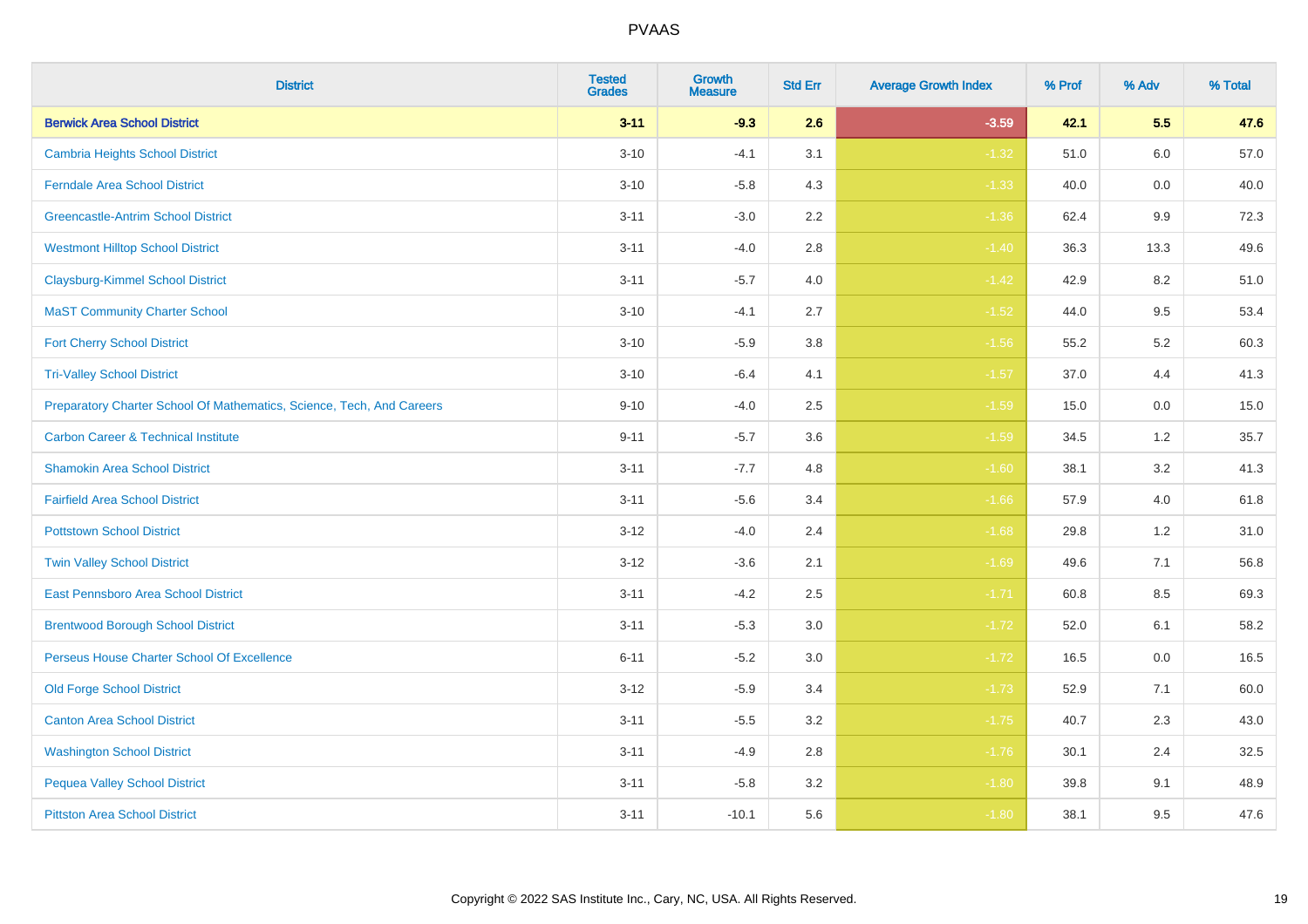| <b>District</b>                                   | <b>Tested</b><br><b>Grades</b> | Growth<br><b>Measure</b> | <b>Std Err</b> | <b>Average Growth Index</b> | % Prof | % Adv   | % Total |
|---------------------------------------------------|--------------------------------|--------------------------|----------------|-----------------------------|--------|---------|---------|
| <b>Berwick Area School District</b>               | $3 - 11$                       | $-9.3$                   | 2.6            | $-3.59$                     | 42.1   | 5.5     | 47.6    |
| <b>Brandywine Heights Area School District</b>    | $3 - 11$                       | $-4.9$                   | 2.7            | $-1.81$                     | 49.2   | 8.2     | 57.4    |
| <b>Montrose Area School District</b>              | $3 - 10$                       | $-5.5$                   | 3.0            | $-1.82$                     | 46.7   | 5.4     | 52.2    |
| <b>Brownsville Area School District</b>           | $3 - 12$                       | $-7.2$                   | 3.9            | $-1.83$                     | 34.4   | 6.1     | 40.5    |
| <b>Central Columbia School District</b>           | $3 - 12$                       | $-4.8$                   | 2.6            | $-1.86$                     | 53.7   | 14.8    | 68.5    |
| <b>Kiski Area School District</b>                 | $3 - 11$                       | $-3.7$                   | 2.0            | $-1.86$                     | 57.4   | 10.4    | 67.8    |
| <b>East Allegheny School District</b>             | $3 - 11$                       | $-6.3$                   | 3.3            | $-1.87$                     | 31.9   | 9.7     | 41.7    |
| <b>Western Beaver County School District</b>      | $3 - 11$                       | $-7.8$                   | 4.2            | $-1.87$                     | 56.5   | 6.5     | 63.0    |
| <b>Greensburg Salem School District</b>           | $3 - 11$                       | $-4.4$                   | 2.4            | $-1.88$                     | 47.6   | 4.9     | 52.4    |
| <b>Gettysburg Area School District</b>            | $3 - 11$                       | $-4.0$                   | 2.1            | $-1.89$                     | 45.3   | 14.0    | 59.3    |
| <b>Mount Pleasant Area School District</b>        | $3 - 11$                       | $-5.0$                   | 2.6            | $-1.93$                     | 52.6   | 0.0     | 52.6    |
| <b>Somerset Area School District</b>              | $3 - 11$                       | $-4.4$                   | 2.3            | $-1.93$                     | 44.4   | 14.9    | 59.3    |
| <b>Bermudian Springs School District</b>          | $3 - 11$                       | $-5.5$                   | 2.9            | $-1.94$                     | 56.4   | $6.8\,$ | 63.2    |
| <b>Forest City Regional School District</b>       | $3 - 12$                       | $-6.0$                   | 3.0            | $-1.96$                     | 44.1   | 0.0     | 44.1    |
| <b>Mount Union Area School District</b>           | $3 - 10$                       | $-6.1$                   | 3.1            | $-1.97$                     | 32.2   | 3.4     | 35.6    |
| <b>Upper Dauphin Area School District</b>         | $3 - 11$                       | $-6.3$                   | 3.2            | $-1.98$                     | 37.4   | 4.8     | 42.2    |
| The New Academy Charter School                    | $8 - 11$                       | $-10.4$                  | 5.2            | $-2.00$                     | 0.0    | 0.0     | $0.0\,$ |
| <b>Moshannon Valley School District</b>           | $3 - 10$                       | $-7.0$                   | 3.4            | $-2.01$                     | 48.5   | 0.0     | 48.5    |
| <b>California Area School District</b>            | $3 - 10$                       | $-7.3$                   | 3.6            | $-2.02$                     | 42.6   | 9.8     | 52.5    |
| <b>Corry Area School District</b>                 | $3 - 11$                       | $-5.3$                   | 2.6            | $-2.03$                     | 38.5   | 6.0     | 44.5    |
| <b>Karns City Area School District</b>            | $3 - 11$                       | $-6.0$                   | 2.9            | $-2.03$                     | 53.1   | 8.3     | 61.5    |
| <b>Middletown Area School District</b>            | $3 - 11$                       | $-5.3$                   | 2.6            | $-2.05$                     | 46.4   | 5.3     | 51.7    |
| <b>Executive Education Academy Charter School</b> | $3 - 10$                       | $-6.5$                   | 3.1            | $-2.08$                     | 23.7   | 2.2     | 25.8    |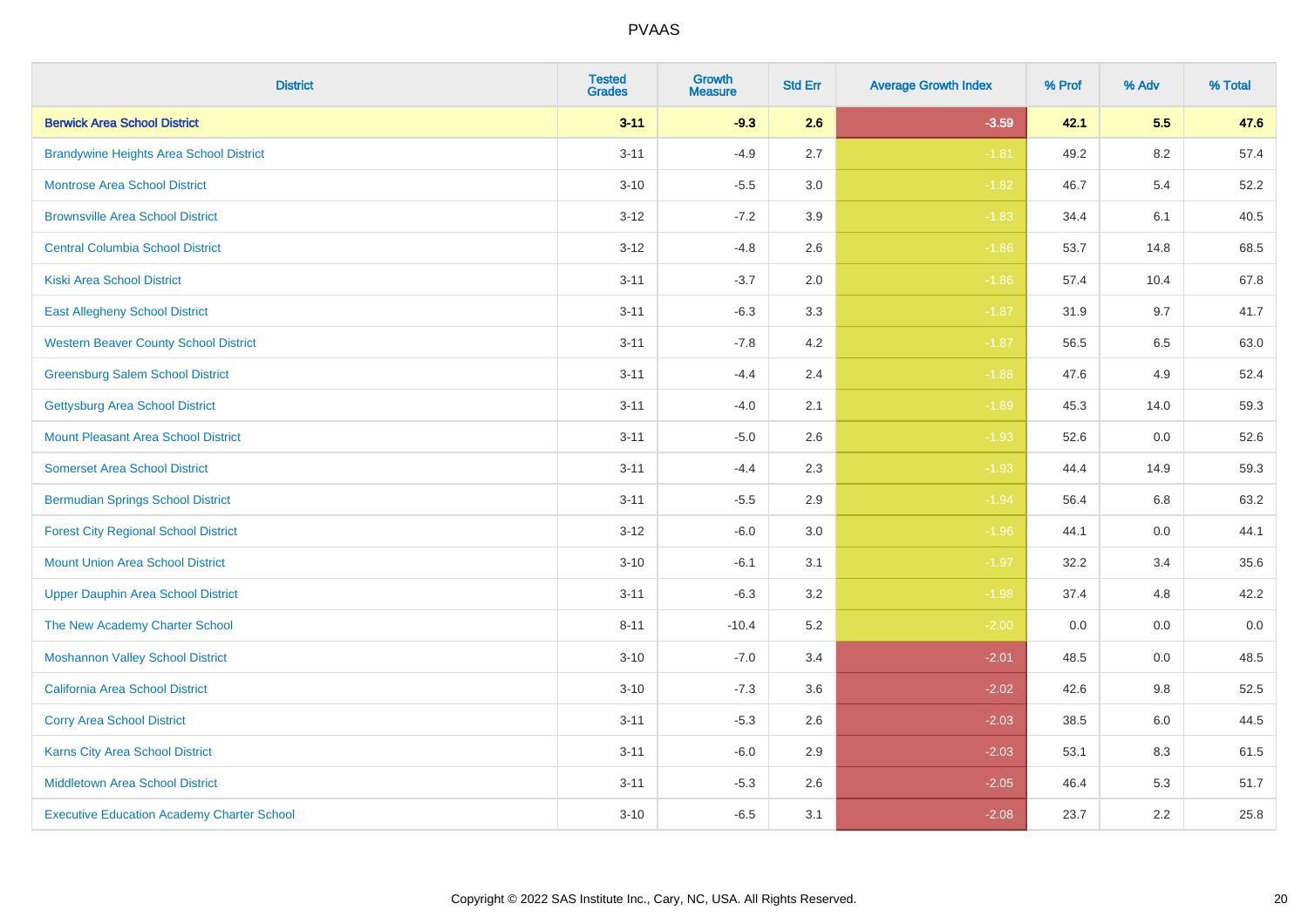| <b>District</b>                                 | <b>Tested</b><br><b>Grades</b> | Growth<br><b>Measure</b> | <b>Std Err</b> | <b>Average Growth Index</b> | % Prof | % Adv   | % Total  |
|-------------------------------------------------|--------------------------------|--------------------------|----------------|-----------------------------|--------|---------|----------|
| <b>Berwick Area School District</b>             | $3 - 11$                       | $-9.3$                   | 2.6            | $-3.59$                     | 42.1   | 5.5     | 47.6     |
| <b>Williams Valley School District</b>          | $3 - 11$                       | $-7.3$                   | 3.4            | $-2.13$                     | 23.2   | 0.0     | 23.2     |
| <b>Aliquippa School District</b>                | $3 - 11$                       | $-9.0$                   | 4.2            | $-2.14$                     | 11.0   | 0.0     | 11.0     |
| <b>Crawford Central School District</b>         | $3 - 11$                       | $-4.7$                   | $2.2\,$        | $-2.15$                     | 40.6   | 10.5    | 51.1     |
| Susquehanna Township School District            | $3 - 12$                       | $-5.8$                   | 2.7            | $-2.17$                     | 36.0   | 5.6     | 41.6     |
| <b>Perkiomen Valley School District</b>         | $3 - 11$                       | $-3.5$                   | 1.6            | $-2.18$                     | 53.8   | 13.4    | 67.2     |
| <b>Benton Area School District</b>              | $3 - 10$                       | $-9.7$                   | 4.5            | $-2.18$                     | 43.2   | 5.4     | 48.6     |
| Jim Thorpe Area School District                 | $3 - 11$                       | $-5.8$                   | 2.7            | $-2.19$                     | 33.3   | 7.4     | 40.7     |
| <b>Keystone Education Center Charter School</b> | $3 - 12$                       | $-12.9$                  | 5.9            | $-2.19$                     | 28.0   | 0.0     | 28.0     |
| <b>Muncy School District</b>                    | $3 - 11$                       | $-8.1$                   | 3.7            | $-2.21$                     | 42.0   | $3.8\,$ | 45.8     |
| <b>West Middlesex Area School District</b>      | $3 - 10$                       | $-8.4$                   | 3.8            | $-2.21$                     | 34.9   | 2.8     | 37.6     |
| <b>York Co School Of Technology</b>             | $9 - 12$                       | $-3.8$                   | 1.7            | $-2.22$                     | 39.1   | 5.6     | 44.7     |
| <b>East Lycoming School District</b>            | $3 - 11$                       | $-6.0$                   | 2.7            | $-2.24$                     | 48.3   | 4.2     | 52.5     |
| <b>Windber Area School District</b>             | $3 - 11$                       | $-7.2$                   | 3.2            | $-2.24$                     | 55.4   | 7.2     | 62.6     |
| <b>Portage Area School District</b>             | $3 - 10$                       | $-8.1$                   | 3.6            | $-2.26$                     | 40.6   | 9.4     | $50.0\,$ |
| <b>Oxford Area School District</b>              | $3 - 11$                       | $-4.3$                   | 1.9            | $-2.26$                     | 41.3   | 8.0     | 49.3     |
| <b>Juniata County School District</b>           | $3 - 12$                       | $-4.9$                   | 2.1            | $-2.26$                     | 38.5   | 2.9     | 41.4     |
| Indiana Area School District                    | $3 - 11$                       | $-5.3$                   | 2.3            | $-2.28$                     | 47.6   | 18.4    | 66.1     |
| South Williamsport Area School District         | $3 - 10$                       | $-5.7$                   | 2.5            | $-2.30$                     | 45.5   | 4.5     | 50.0     |
| Salisbury-Elk Lick School District              | $3 - 11$                       | $-13.5$                  | 5.9            | $-2.30$                     | 27.8   | 0.0     | 27.8     |
| <b>Upper Moreland Township School District</b>  | $3 - 11$                       | $-5.0$                   | 2.2            | $-2.31$                     | 57.9   | 4.0     | 61.9     |
| <b>Southmoreland School District</b>            | $3 - 11$                       | $-8.3$                   | 3.6            | $-2.32$                     | 56.8   | 7.2     | 64.0     |
| La Academia Partnership Charter School          | $6 - 11$                       | $-11.0$                  | 4.7            | $-2.34$                     | 6.8    | 0.0     | 6.8      |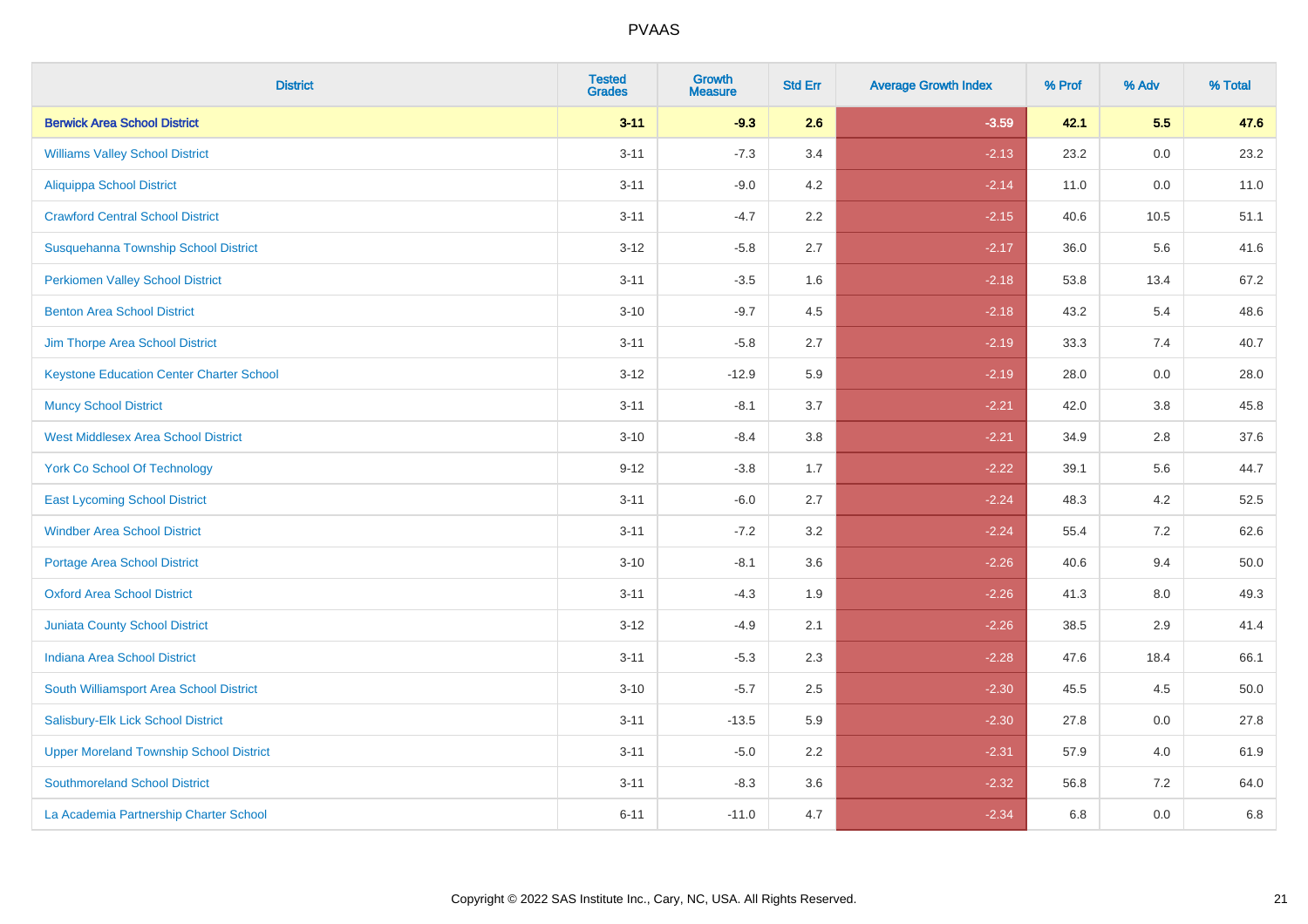| <b>District</b>                               | <b>Tested</b><br><b>Grades</b> | <b>Growth</b><br><b>Measure</b> | <b>Std Err</b> | <b>Average Growth Index</b> | % Prof | % Adv   | % Total |
|-----------------------------------------------|--------------------------------|---------------------------------|----------------|-----------------------------|--------|---------|---------|
| <b>Berwick Area School District</b>           | $3 - 11$                       | $-9.3$                          | 2.6            | $-3.59$                     | 42.1   | 5.5     | 47.6    |
| Jefferson-Morgan School District              | $3 - 10$                       | $-9.9$                          | 4.2            | $-2.35$                     | 43.8   | $4.2\,$ | 47.9    |
| <b>Freedom Area School District</b>           | $3 - 11$                       | $-7.1$                          | 3.0            | $-2.37$                     | 43.8   | 4.2     | 47.9    |
| <b>Universal Audenried Charter School</b>     | $9 - 11$                       | $-5.8$                          | 2.4            | $-2.40$                     | 14.6   | 0.0     | 14.6    |
| <b>Chartiers-Houston School District</b>      | $3 - 10$                       | $-8.6$                          | 3.5            | $-2.41$                     | 59.7   | 4.5     | 64.2    |
| <b>Farrell Area School District</b>           | $3 - 11$                       | $-10.4$                         | 4.3            | $-2.41$                     | 19.0   | 0.0     | 19.0    |
| <b>Yough School District</b>                  | $3 - 10$                       | $-6.6$                          | 2.7            | $-2.43$                     | 50.8   | 4.0     | 54.8    |
| <b>Innovative Arts Academy Charter School</b> | $6 - 11$                       | $-9.1$                          | 3.7            | $-2.44$                     | 9.5    | 0.0     | 9.5     |
| <b>Mohawk Area School District</b>            | $3 - 11$                       | $-7.5$                          | 3.1            | $-2.45$                     | 49.4   | 11.0    | 60.4    |
| <b>Sugar Valley Rural Charter School</b>      | $3 - 11$                       | $-11.0$                         | 4.5            | $-2.46$                     | 14.9   | 0.0     | 14.9    |
| <b>Keystone Central School District</b>       | $3 - 11$                       | $-5.1$                          | 2.0            | $-2.46$                     | 44.7   | 4.6     | 49.4    |
| <b>Mahanoy Area School District</b>           | $3 - 10$                       | $-9.0$                          | 3.6            | $-2.49$                     | 26.2   | 1.6     | 27.9    |
| <b>North Star School District</b>             | $3 - 11$                       | $-8.7$                          | 3.5            | $-2.51$                     | 47.8   | 6.0     | 53.7    |
| <b>Slippery Rock Area School District</b>     | $3 - 11$                       | $-6.3$                          | 2.5            | $-2.51$                     | 56.2   | 9.5     | 65.7    |
| <b>Blue Mountain School District</b>          | $3 - 10$                       | $-5.8$                          | 2.3            | $-2.56$                     | 46.6   | 8.5     | 55.1    |
| <b>Northwest Area School District</b>         | $3 - 10$                       | $-10.0$                         | 3.8            | $-2.59$                     | 34.6   | 7.3     | 41.8    |
| <b>Coatesville Area School District</b>       | $3 - 11$                       | $-4.4$                          | 1.7            | $-2.62$                     | 36.3   | 4.2     | 40.5    |
| <b>Dunmore School District</b>                | $3 - 11$                       | $-7.7$                          | 2.9            | $-2.62$                     | 34.0   | 7.2     | 41.2    |
| Northern Tioga School District                | $3 - 12$                       | $-7.5$                          | 2.8            | $-2.64$                     | 54.0   | 1.2     | 55.2    |
| <b>New Castle Area School District</b>        | $3 - 12$                       | $-6.4$                          | 2.4            | $-2.66$                     | 32.5   | 4.3     | 36.8    |
| <b>Pine Grove Area School District</b>        | $3 - 11$                       | $-7.7$                          | 2.9            | $-2.66$                     | 42.3   | 7.7     | 50.0    |
| <b>Harbor Creek School District</b>           | $3 - 11$                       | $-7.1$                          | 2.7            | $-2.67$                     | 48.8   | 15.2    | 64.0    |
| <b>Blairsville-Saltsburg School District</b>  | $3 - 11$                       | $-8.0$                          | 3.0            | $-2.68$                     | 37.3   | 7.0     | 44.3    |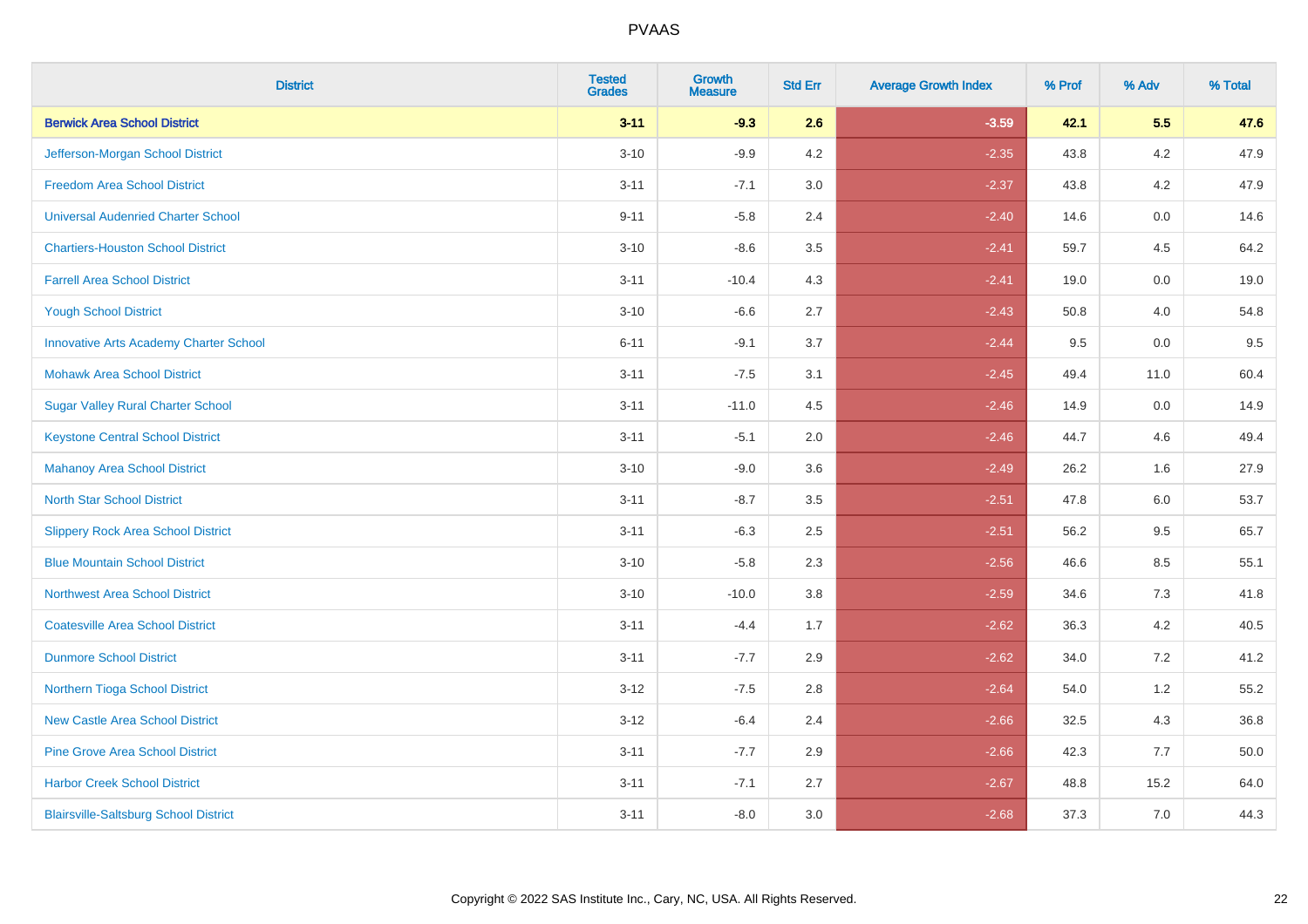| <b>District</b>                             | <b>Tested</b><br><b>Grades</b> | <b>Growth</b><br><b>Measure</b> | <b>Std Err</b> | <b>Average Growth Index</b> | % Prof | % Adv | % Total |
|---------------------------------------------|--------------------------------|---------------------------------|----------------|-----------------------------|--------|-------|---------|
| <b>Berwick Area School District</b>         | $3 - 11$                       | $-9.3$                          | 2.6            | $-3.59$                     | 42.1   | 5.5   | 47.6    |
| South Allegheny School District             | $3 - 11$                       | $-8.8$                          | 3.2            | $-2.70$                     | 40.5   | 0.0   | 40.5    |
| <b>Quakertown Community School District</b> | $3 - 12$                       | $-4.4$                          | 1.6            | $-2.70$                     | 56.5   | 10.0  | 66.6    |
| <b>Trinity Area School District</b>         | $3 - 11$                       | $-5.4$                          | 2.0            | $-2.71$                     | 48.3   | 11.8  | 60.1    |
| <b>Propel Charter School-Montour</b>        | $3 - 10$                       | $-10.7$                         | 3.9            | $-2.71$                     | 13.7   | 0.0   | 13.7    |
| <b>Forest Hills School District</b>         | $3 - 11$                       | $-7.3$                          | 2.7            | $-2.74$                     | 41.1   | 13.7  | 54.8    |
| <b>Highlands School District</b>            | $3 - 11$                       | $-7.4$                          | 2.7            | $-2.76$                     | 44.4   | 3.7   | 48.2    |
| <b>Redbank Valley School District</b>       | $3 - 11$                       | $-9.5$                          | 3.4            | $-2.77$                     | 31.5   | 4.9   | 36.4    |
| <b>Carlisle Area School District</b>        | $3 - 11$                       | $-5.3$                          | 1.9            | $-2.81$                     | 54.0   | 6.3   | 60.3    |
| <b>Carmichaels Area School District</b>     | $3 - 10$                       | $-9.3$                          | 3.3            | $-2.81$                     | 35.1   | 1.4   | 36.5    |
| <b>Nazareth Area School District</b>        | $3 - 11$                       | $-4.7$                          | 1.7            | $-2.82$                     | 59.2   | 9.9   | 69.0    |
| <b>Northern Potter School District</b>      | $3-12$                         | $-13.1$                         | 4.6            | $-2.84$                     | 37.5   | 0.0   | 37.5    |
| <b>Propel Charter School-Homestead</b>      | $3 - 11$                       | $-11.7$                         | 4.1            | $-2.84$                     | 15.9   | 0.0   | 15.9    |
| <b>Union City Area School District</b>      | $3 - 12$                       | $-10.2$                         | 3.6            | $-2.87$                     | 42.9   | 3.2   | 46.0    |
| <b>Rochester Area School District</b>       | $3 - 11$                       | $-13.2$                         | 4.6            | $-2.89$                     | 19.5   | 1.3   | 20.8    |
| <b>Conneaut School District</b>             | $3 - 12$                       | $-7.5$                          | 2.6            | $-2.91$                     | 38.4   | 7.4   | 45.8    |
| <b>Easton Area School District</b>          | $3 - 12$                       | $-4.1$                          | 1.4            | $-2.91$                     | 39.9   | 4.0   | 43.9    |
| <b>Penn Hills School District</b>           | $3 - 11$                       | $-7.6$                          | 2.6            | $-2.94$                     | 33.1   | 0.7   | 33.8    |
| <b>North East School District</b>           | $3 - 11$                       | $-9.3$                          | 3.1            | $-3.02$                     | 62.6   | 14.4  | 77.0    |
| <b>Pittsburgh School District</b>           | $3 - 11$                       | $-3.3$                          | 1.1            | $-3.04$                     | 33.9   | 8.2   | 42.1    |
| Philadelphia Academy Charter School         | $3 - 11$                       | $-8.9$                          | 2.9            | $-3.04$                     | 50.5   | 2.9   | 53.4    |
| <b>Palisades School District</b>            | $3 - 11$                       | $-8.7$                          | 2.8            | $-3.06$                     | 53.8   | 6.7   | 60.5    |
| <b>Dubois Area School District</b>          | $3 - 11$                       | $-6.2$                          | 2.0            | $-3.07$                     | 50.9   | 13.4  | 64.3    |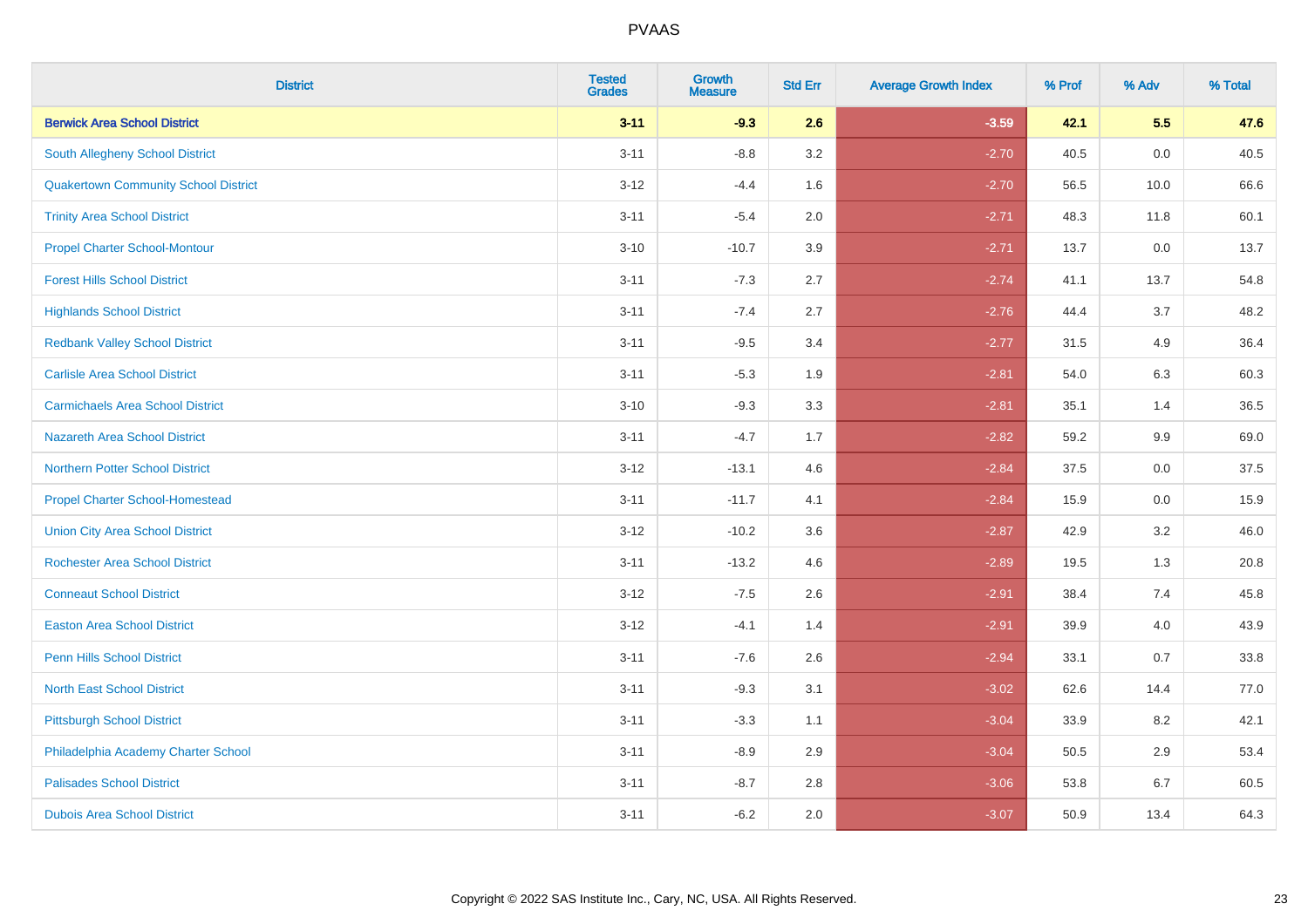| <b>District</b>                               | <b>Tested</b><br><b>Grades</b> | Growth<br><b>Measure</b> | <b>Std Err</b> | <b>Average Growth Index</b> | % Prof | % Adv   | % Total |
|-----------------------------------------------|--------------------------------|--------------------------|----------------|-----------------------------|--------|---------|---------|
| <b>Berwick Area School District</b>           | $3 - 11$                       | $-9.3$                   | 2.6            | $-3.59$                     | 42.1   | 5.5     | 47.6    |
| <b>Wallenpaupack Area School District</b>     | $3 - 11$                       | $-7.1$                   | 2.3            | $-3.09$                     | 40.8   | 2.4     | 43.1    |
| <b>Boyertown Area School District</b>         | $3 - 11$                       | $-4.7$                   | 1.5            | $-3.17$                     | 55.2   | 11.3    | 66.5    |
| <b>Waynesboro Area School District</b>        | $3 - 12$                       | $-6.1$                   | 1.9            | $-3.20$                     | 50.0   | $6.8\,$ | 56.8    |
| <b>Tamaqua Area School District</b>           | $3 - 12$                       | $-8.2$                   | 2.5            | $-3.24$                     | 44.5   | 1.9     | 46.4    |
| Maritime Academy Charter School               | $3 - 10$                       | $-11.4$                  | 3.5            | $-3.29$                     | 15.2   | 0.0     | 15.2    |
| <b>Neshannock Township School District</b>    | $3 - 10$                       | $-9.7$                   | 2.9            | $-3.34$                     | 62.4   | 5.6     | 67.9    |
| <b>Steelton-Highspire School District</b>     | $3 - 11$                       | $-11.8$                  | 3.5            | $-3.40$                     | 14.5   | 0.0     | 14.5    |
| <b>Elizabeth Forward School District</b>      | $3 - 11$                       | $-8.4$                   | 2.4            | $-3.41$                     | 51.7   | 4.0     | 55.7    |
| <b>Interboro School District</b>              | $3 - 12$                       | $-7.3$                   | 2.1            | $-3.43$                     | 46.6   | 4.8     | 51.4    |
| <b>Williamsburg Community School District</b> | $3 - 11$                       | $-14.3$                  | 4.1            | $-3.48$                     | 28.3   | 0.0     | 28.3    |
| <b>Penn-Delco School District</b>             | $3 - 11$                       | $-6.8$                   | 1.9            | $-3.51$                     | 46.6   | 3.2     | 49.8    |
| <b>Milton Area School District</b>            | $3 - 11$                       | $-8.7$                   | 2.5            | $-3.52$                     | 45.4   | $6.9\,$ | 52.3    |
| <b>Moniteau School District</b>               | $3 - 11$                       | $-11.8$                  | 3.3            | $-3.56$                     | 50.0   | 6.3     | 56.3    |
| <b>Clearfield Area School District</b>        | $3 - 10$                       | $-9.4$                   | 2.6            | $-3.56$                     | 43.0   | 3.1     | 46.1    |
| <b>Ridgway Area School District</b>           | $3 - 11$                       | $-14.5$                  | 4.1            | $-3.56$                     | 49.0   | 9.8     | 58.8    |
| <b>Berwick Area School District</b>           | $3 - 11$                       | $-9.3$                   | 2.6            | $-3.59$                     | 42.1   | 5.5     | 47.6    |
| Johnsonburg Area School District              | $3 - 11$                       | $-14.1$                  | 3.9            | $-3.62$                     | 54.0   | 4.6     | 58.6    |
| Propel Charter School - Braddock Hills        | $3 - 11$                       | $-13.6$                  | 3.6            | $-3.81$                     | 9.7    | 1.6     | 11.3    |
| Northern Lehigh School District               | $3 - 12$                       | $-10.4$                  | 2.7            | $-3.82$                     | 28.0   | 9.3     | 37.3    |
| <b>Bradford Area School District</b>          | $3 - 12$                       | $-9.3$                   | 2.4            | $-3.87$                     | 45.8   | 8.3     | 54.2    |
| <b>Marion Center Area School District</b>     | $3 - 10$                       | $-12.0$                  | 3.1            | $-3.87$                     | 33.7   | 1.1     | 34.8    |
| <b>Minersville Area School District</b>       | $3 - 11$                       | $-14.4$                  | 3.7            | $-3.90$                     | 39.3   | 3.3     | 42.6    |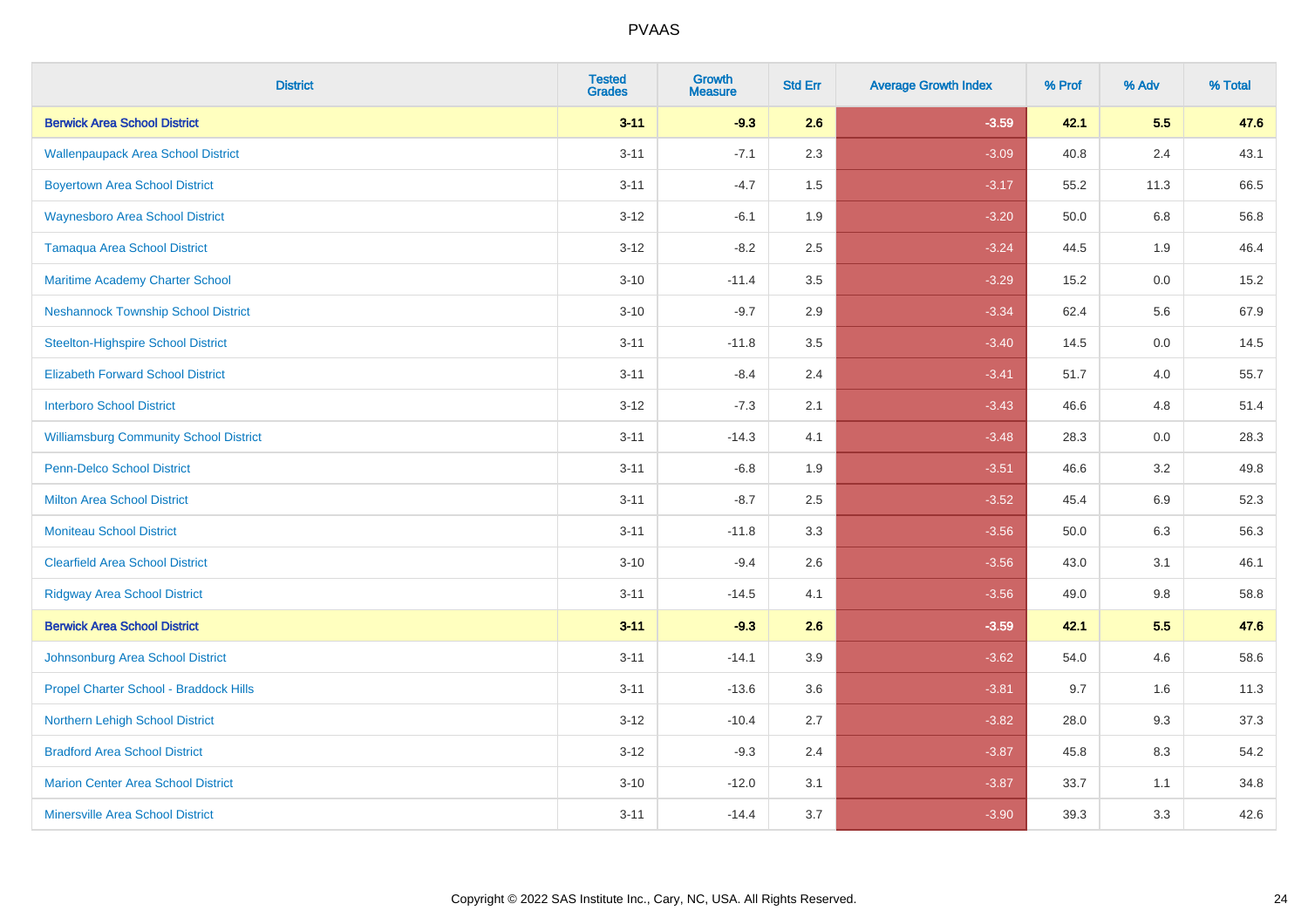| <b>District</b>                                | <b>Tested</b><br><b>Grades</b> | <b>Growth</b><br><b>Measure</b> | <b>Std Err</b> | <b>Average Growth Index</b> | % Prof | % Adv   | % Total |
|------------------------------------------------|--------------------------------|---------------------------------|----------------|-----------------------------|--------|---------|---------|
| <b>Berwick Area School District</b>            | $3 - 11$                       | $-9.3$                          | 2.6            | $-3.59$                     | 42.1   | 5.5     | 47.6    |
| Southern Huntingdon County School District     | $3 - 11$                       | $-12.9$                         | 3.2            | $-3.98$                     | 32.5   | 2.5     | 35.0    |
| <b>Big Spring School District</b>              | $3 - 11$                       | $-9.8$                          | 2.4            | $-4.00$                     | 38.6   | 8.9     | 47.5    |
| Catasauqua Area School District                | $3 - 12$                       | $-12.1$                         | 3.0            | $-4.00$                     | 36.8   | $7.6\,$ | 44.3    |
| <b>Avonworth School District</b>               | $3 - 10$                       | $-12.6$                         | 3.1            | $-4.01$                     | 59.8   | 4.6     | 64.4    |
| <b>Wellsboro Area School District</b>          | $3 - 11$                       | $-12.4$                         | 3.0            | $-4.11$                     | 49.2   | 11.9    | 61.1    |
| <b>Columbia-Montour AVTS</b>                   | $9 - 10$                       | $-12.5$                         | 3.0            | $-4.16$                     | 22.3   | 0.6     | 22.9    |
| Jefferson County-Dubois AVTS                   | $9 - 11$                       | $-16.2$                         | 3.9            | $-4.16$                     | 23.0   | 0.0     | 23.0    |
| <b>West Mifflin Area School District</b>       | $3 - 12$                       | $-12.3$                         | 2.9            | $-4.22$                     | 39.7   | 10.3    | 50.0    |
| <b>South Park School District</b>              | $3 - 11$                       | $-11.3$                         | 2.7            | $-4.23$                     | 53.5   | 13.7    | 67.3    |
| Southern Tioga School District                 | $3 - 11$                       | $-11.5$                         | 2.7            | $-4.25$                     | 47.8   | 6.4     | 54.3    |
| <b>Butler Area School District</b>             | $3 - 11$                       | $-6.5$                          | 1.5            | $-4.26$                     | 42.5   | 9.4     | 51.9    |
| <b>Lampeter-Strasburg School District</b>      | $3 - 12$                       | $-8.6$                          | 2.0            | $-4.33$                     | 55.1   | 9.8     | 64.8    |
| <b>Annville-Cleona School District</b>         | $3 - 12$                       | $-12.1$                         | 2.7            | $-4.46$                     | 34.9   | $7.8\,$ | 42.6    |
| <b>Penns Manor Area School District</b>        | $3 - 12$                       | $-17.0$                         | 3.7            | $-4.52$                     | 29.7   | 3.1     | 32.8    |
| <b>Riverside Beaver County School District</b> | $3 - 11$                       | $-14.0$                         | 3.0            | $-4.64$                     | 49.4   | 8.8     | 58.2    |
| <b>Frazier School District</b>                 | $3 - 11$                       | $-17.2$                         | 3.7            | $-4.70$                     | 37.1   | 1.6     | 38.7    |
| <b>Tulpehocken Area School District</b>        | $3 - 12$                       | $-13.7$                         | 2.8            | $-4.81$                     | 36.7   | 2.8     | 39.4    |
| <b>Tacony Academy Charter School</b>           | $3 - 11$                       | $-14.7$                         | 3.0            | $-4.82$                     | 22.4   | 1.8     | 24.1    |
| <b>Bucks County Technical High School</b>      | $9 - 10$                       | $-12.0$                         | 2.5            | $-4.84$                     | 35.9   | 3.2     | 39.2    |
| Schuylkill Haven Area School District          | $3 - 11$                       | $-15.3$                         | 3.1            | $-4.87$                     | 49.7   | 2.4     | 52.1    |
| Southern Columbia Area School District         | $3 - 11$                       | $-14.6$                         | 3.0            | $-4.92$                     | 55.0   | 4.0     | 59.0    |
| <b>Titusville Area School District</b>         | $3 - 11$                       | $-13.2$                         | 2.6            | $-4.99$                     | 43.2   | 4.8     | 48.0    |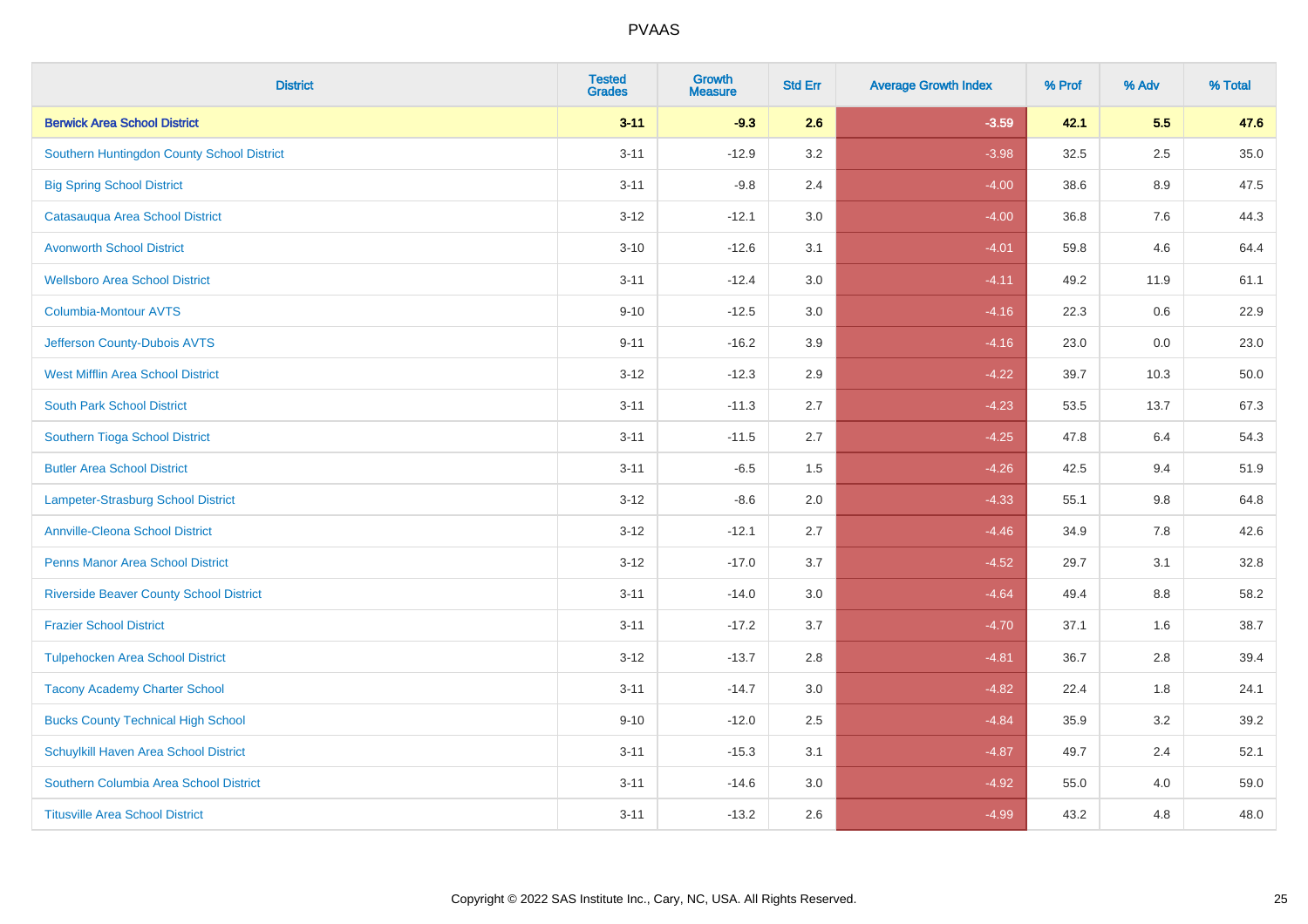| <b>District</b>                              | <b>Tested</b><br><b>Grades</b> | <b>Growth</b><br><b>Measure</b> | <b>Std Err</b> | <b>Average Growth Index</b> | % Prof | % Adv | % Total |
|----------------------------------------------|--------------------------------|---------------------------------|----------------|-----------------------------|--------|-------|---------|
| <b>Berwick Area School District</b>          | $3 - 11$                       | $-9.3$                          | 2.6            | $-3.59$                     | 42.1   | 5.5   | 47.6    |
| <b>Plum Borough School District</b>          | $3 - 11$                       | $-11.3$                         | 2.2            | $-5.19$                     | 51.1   | 9.0   | 60.1    |
| <b>Mastery Charter School - Gratz Campus</b> | $7 - 10$                       | $-23.9$                         | 4.5            | $-5.29$                     | 2.9    | 0.0   | 2.9     |
| <b>Southern Fulton School District</b>       | $3 - 11$                       | $-23.7$                         | 4.4            | $-5.37$                     | 34.2   | 10.5  | 44.7    |
| <b>Exeter Township School District</b>       | $3 - 11$                       | $-10.4$                         | 1.9            | $-5.44$                     | 50.6   | 2.7   | 53.3    |
| <b>Solanco School District</b>               | $3 - 11$                       | $-11.0$                         | 2.0            | $-5.55$                     | 41.6   | 4.5   | 46.1    |
| <b>Springfield Township School District</b>  | $3 - 11$                       | $-18.9$                         | 3.2            | $-5.88$                     | 62.6   | 3.6   | 66.3    |
| <b>Abington School District</b>              | $3 - 10$                       | $-11.5$                         | 1.9            | $-6.00$                     | 56.2   | 11.6  | 67.8    |
| <b>Ringgold School District</b>              | $3 - 11$                       | $-14.7$                         | 2.4            | $-6.04$                     | 41.5   | 7.9   | 49.4    |
| <b>Lawrence County CTC</b>                   | $10 - 11$                      | $-21.7$                         | 3.6            | $-6.05$                     | 19.8   | 0.0   | 19.8    |
| Lackawanna Trail School District             | $3 - 10$                       | $-21.7$                         | 3.5            | $-6.20$                     | 38.5   | 1.5   | 40.0    |
| Mifflinburg Area School District             | $3 - 11$                       | $-15.8$                         | 2.5            | $-6.30$                     | 42.4   | 4.0   | 46.4    |
| <b>Curwensville Area School District</b>     | $3 - 11$                       | $-27.9$                         | 4.1            | $-6.72$                     | 42.5   | 4.1   | 46.6    |
| <b>Bristol Township School District</b>      | $3 - 11$                       | $-13.9$                         | 2.0            | $-7.05$                     | 31.0   | 3.7   | 34.7    |
| <b>Northwestern School District</b>          | $3 - 11$                       | $-24.9$                         | 3.5            | $-7.13$                     | 42.6   | 2.9   | 45.6    |
| <b>Chambersburg Area School District</b>     | $3 - 11$                       | $-9.5$                          | 1.3            | $-7.20$                     | 42.7   | 8.6   | 51.4    |
| Philipsburg-Osceola Area School District     | $3 - 11$                       | $-24.8$                         | 3.3            | $-7.43$                     | 19.7   | 2.6   | 22.4    |
| Hatboro-Horsham School District              | $3 - 11$                       | $-12.8$                         | 1.7            | $-7.47$                     | 45.6   | 7.2   | 52.8    |
| <b>Owen J Roberts School District</b>        | $3 - 11$                       | $-12.3$                         | 1.6            | $-7.61$                     | 57.0   | 11.9  | 69.0    |
| Norristown Area School District              | $3-12$                         | $-12.8$                         | 1.6            | $-7.98$                     | 23.5   | 2.3   | 25.7    |
| <b>West Side CTC</b>                         | $9 - 10$                       | $-37.4$                         | 4.3            | $-8.64$                     | 8.8    | 0.0   | 8.8     |
| <b>Shikellamy School District</b>            | $3 - 10$                       | $-22.3$                         | 2.5            | $-8.92$                     | 33.3   | 6.1   | 39.5    |
| <b>Erie City School District</b>             | $3-12$                         | $-14.5$                         | 1.6            | $-9.26$                     | 25.4   | 3.0   | 28.4    |